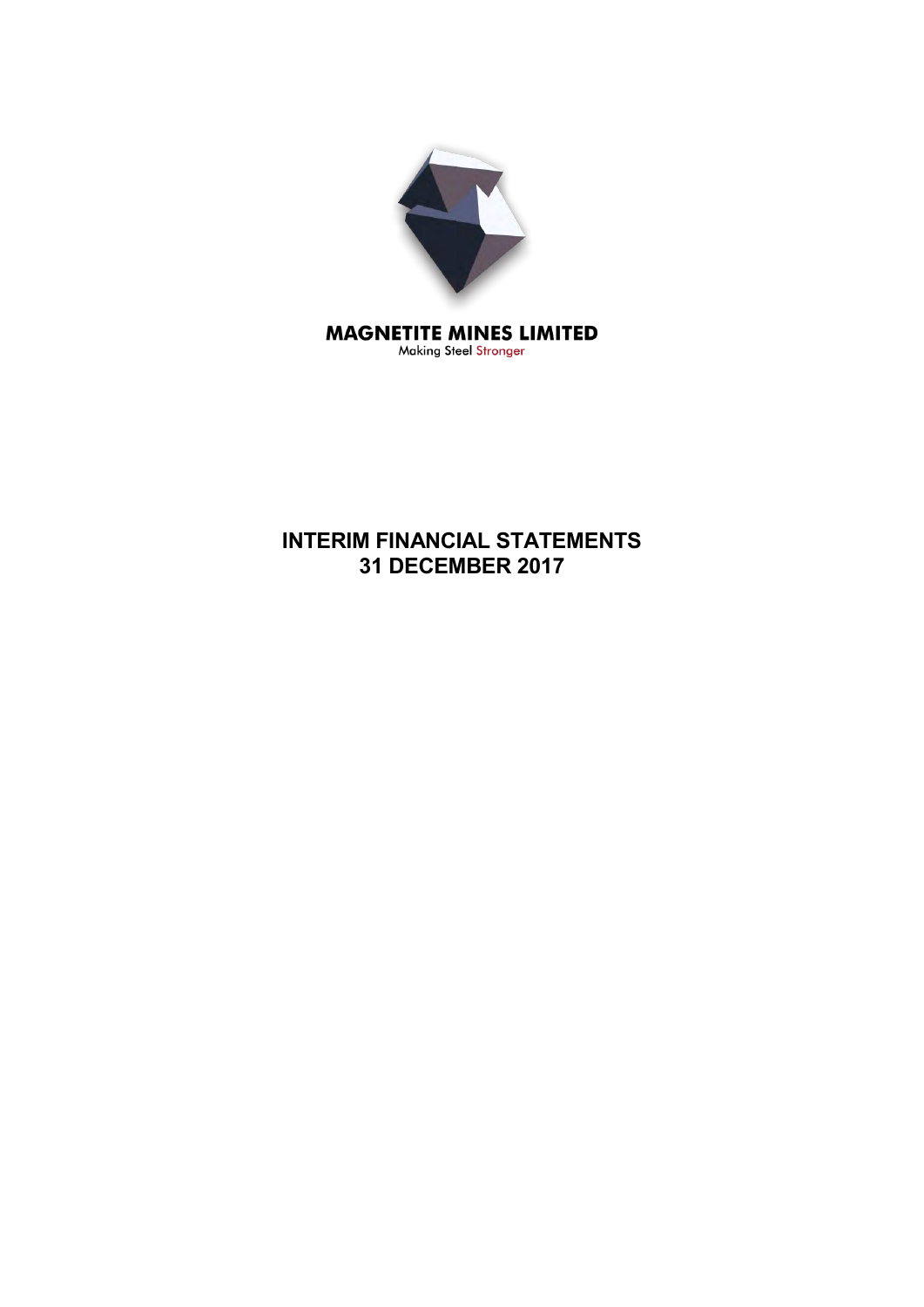# **INTERIM FINANCIAL STATEMENTS – 31 DECEMBER 2017**

# **CONTENTS**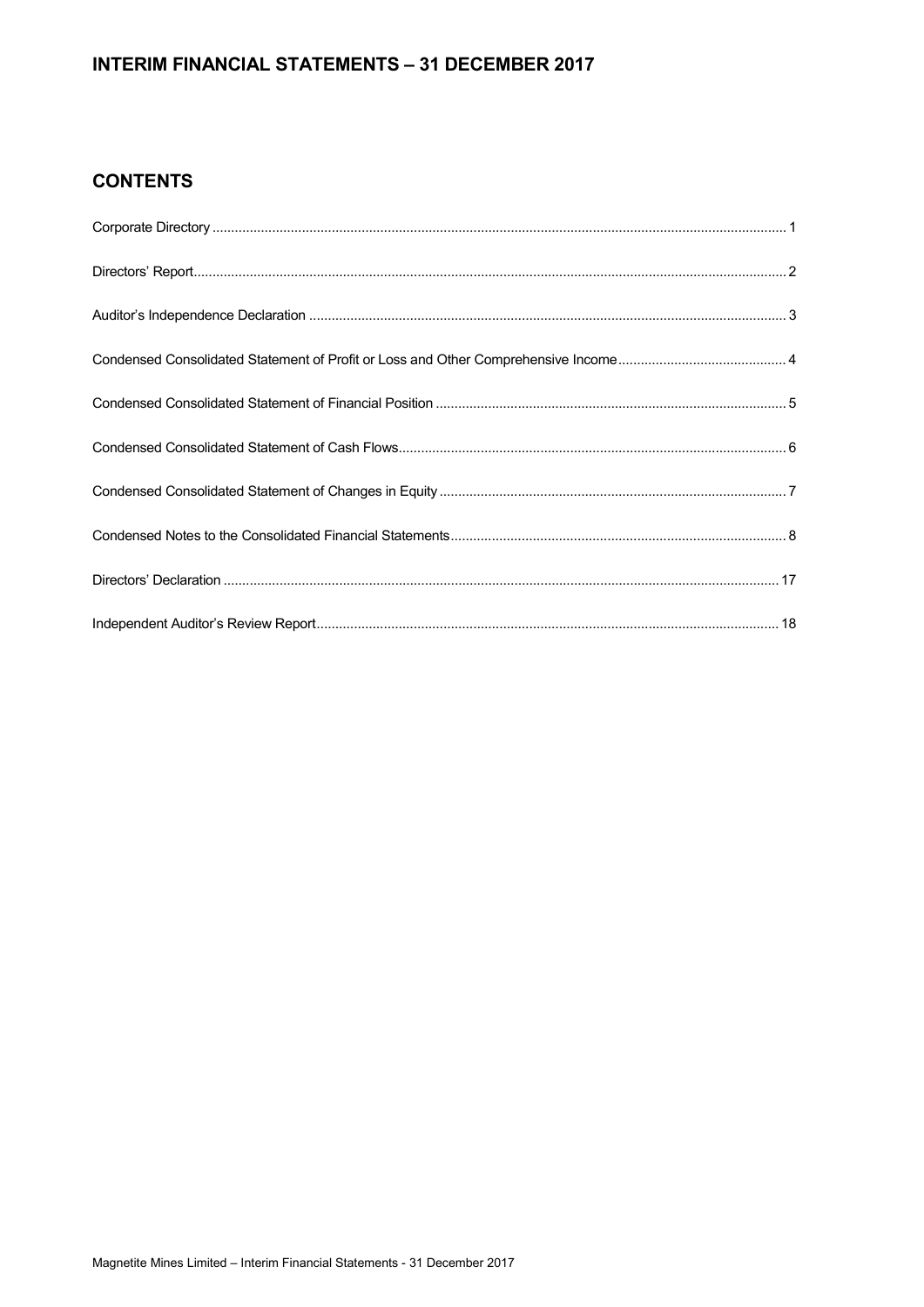# **CORPORATE DIRECTORY**

| <b>DIRECTORS</b>              | Gordon Toll<br><b>Frank DeMarte</b><br>Peter Schubert<br>Malcolm RJ Randall                  | (Executive Chairman)<br>(Executive Director)<br>(Executive Director)<br>(Non-Executive Director) |
|-------------------------------|----------------------------------------------------------------------------------------------|--------------------------------------------------------------------------------------------------|
| <b>COMPANY SECRETARY</b>      | <b>Frank DeMarte</b>                                                                         |                                                                                                  |
| <b>REGISTERED OFFICE</b>      | 118B Glen Osmond Road<br>Parkside, South Australia 5063                                      |                                                                                                  |
|                               | Telephone:<br>Facsimile:                                                                     | (+61 8) 8427 0516<br>(+61 8) 8427 0515                                                           |
|                               | Email:<br>Website:                                                                           | info@magnetitemines.com<br>www.magnetitemines.com                                                |
|                               | ABN:                                                                                         | 34 108 102 432                                                                                   |
| <b>SHARE REGISTRY</b>         | Computershare Investor Services Pty Ltd<br>Level 11, 172 St Georges Terrace<br>PERTH WA 6000 |                                                                                                  |
|                               | Telephone (within Australia):<br>Telephone (outside Australia):<br>Facsimile:                | 1300 850 505<br>(+61 3) 9415 4000<br>(+61 8) 9323 2033                                           |
| <b>AUDITORS</b>               | Stantons International<br>Level 2, 1 Walker Avenue<br>WEST PERTH WA 6005                     |                                                                                                  |
| <b>STOCK EXCHANGE LISTING</b> | Exchange Limited ("ASX").                                                                    | The Company's shares are listed and quoted on the Australian Securities                          |
|                               | Home Exchange: Perth, Western Australia                                                      |                                                                                                  |
|                               | ASX Code:<br><b>MGT</b>                                                                      |                                                                                                  |
|                               |                                                                                              |                                                                                                  |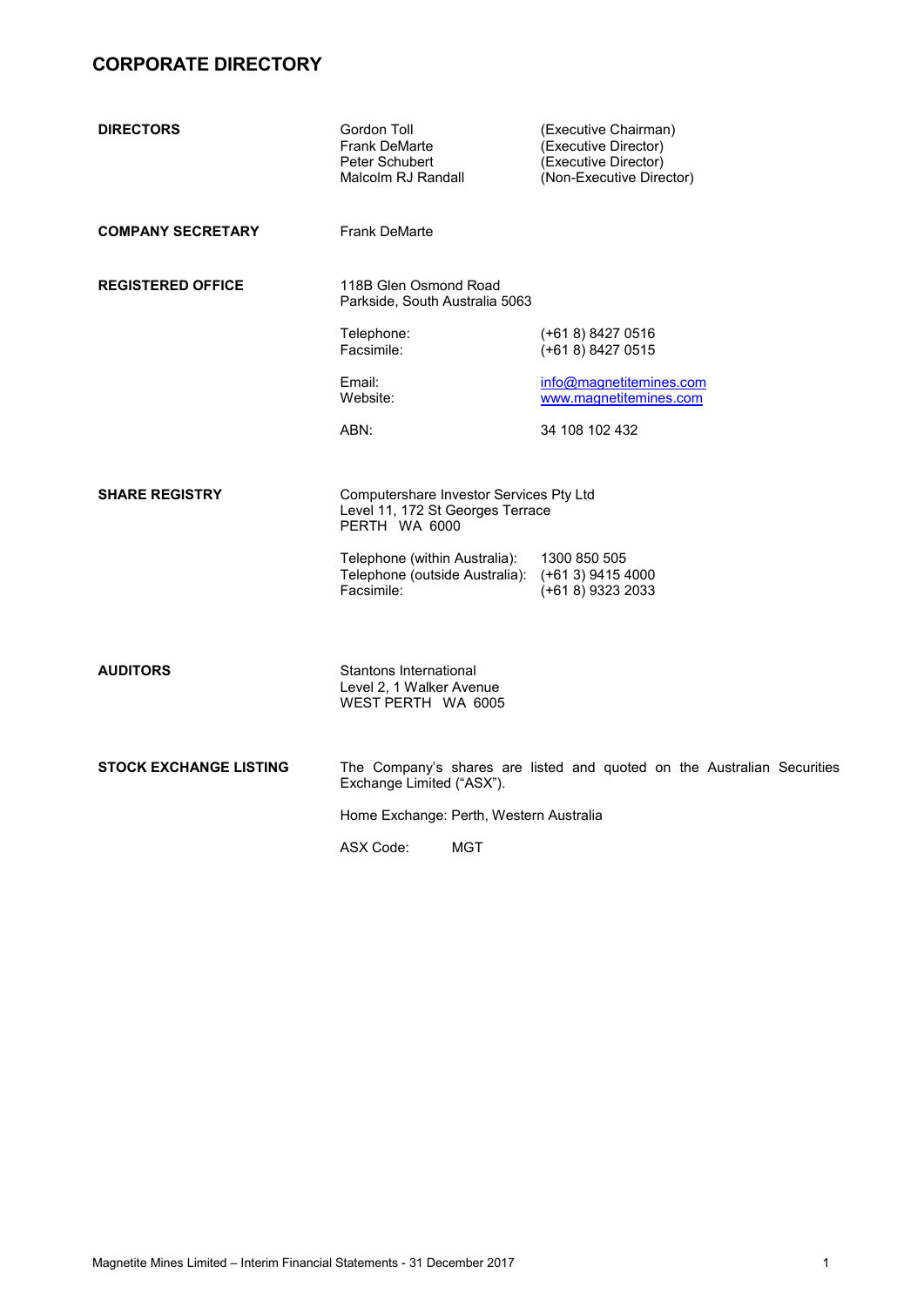# **DIRECTORS' REPORT**

The directors present their financial statements for the half year ended 31 December 2017.

#### **DIRECTORS**

The names of the Company's directors in office during the half year and until the date of this statement are set out below. Directors were in office for this entire period unless otherwise stated.

| Gordon Toll          | (Executive Chairman)     |
|----------------------|--------------------------|
| <b>Frank DeMarte</b> | (Executive Director)     |
| Peter J Schubert     | (Executive Director)     |
| Malcolm RJ Randall   | (Non-Executive Director) |

#### **RESULT**

The operating loss of the Consolidated Entity after tax for the period ended 31 December 2017 was \$2,250,969 (2016: Loss \$2,754,408).

#### **REVIEW OF OPERATIONS**

During the period, the Consolidated Entity continued its iron ore activities in South Australia.

### **EVENTS SUBSEQUENT TO REPORTING DATE**

Since the end of the half year, the Directors are not aware of any matter or circumstance not otherwise dealt with in the Directors' Report or the Financial Statements that has significantly or may significantly affect the state of affairs or operations of the reporting entity in the future financial periods.

#### • *Issue of Shares*

(i) 2,600,000 unquoted options with an exercise price of 2 cents each were exercised on 8 January 2018. (ii) 4,900,000 unquoted options with an exercise price of 2 cents each were exercised on 8 January 2018.

• *Options Lapsed*

10,000,000 unquoted options with an exercise price of 4 cents each lapsed on 15 February 2018.

### **AUDITOR'S INDEPENDENCE DECLARATION**

The Auditor's Independence Declaration to the Directors of Magnetite Mines Limited is set out on page 3 and forms part of the Directors' Report for the period ended 31 December 2017.

This statement is signed in accordance with a resolution of the Directors:

Frank DeMarte Director

Perth, Western Australia 15 March 2018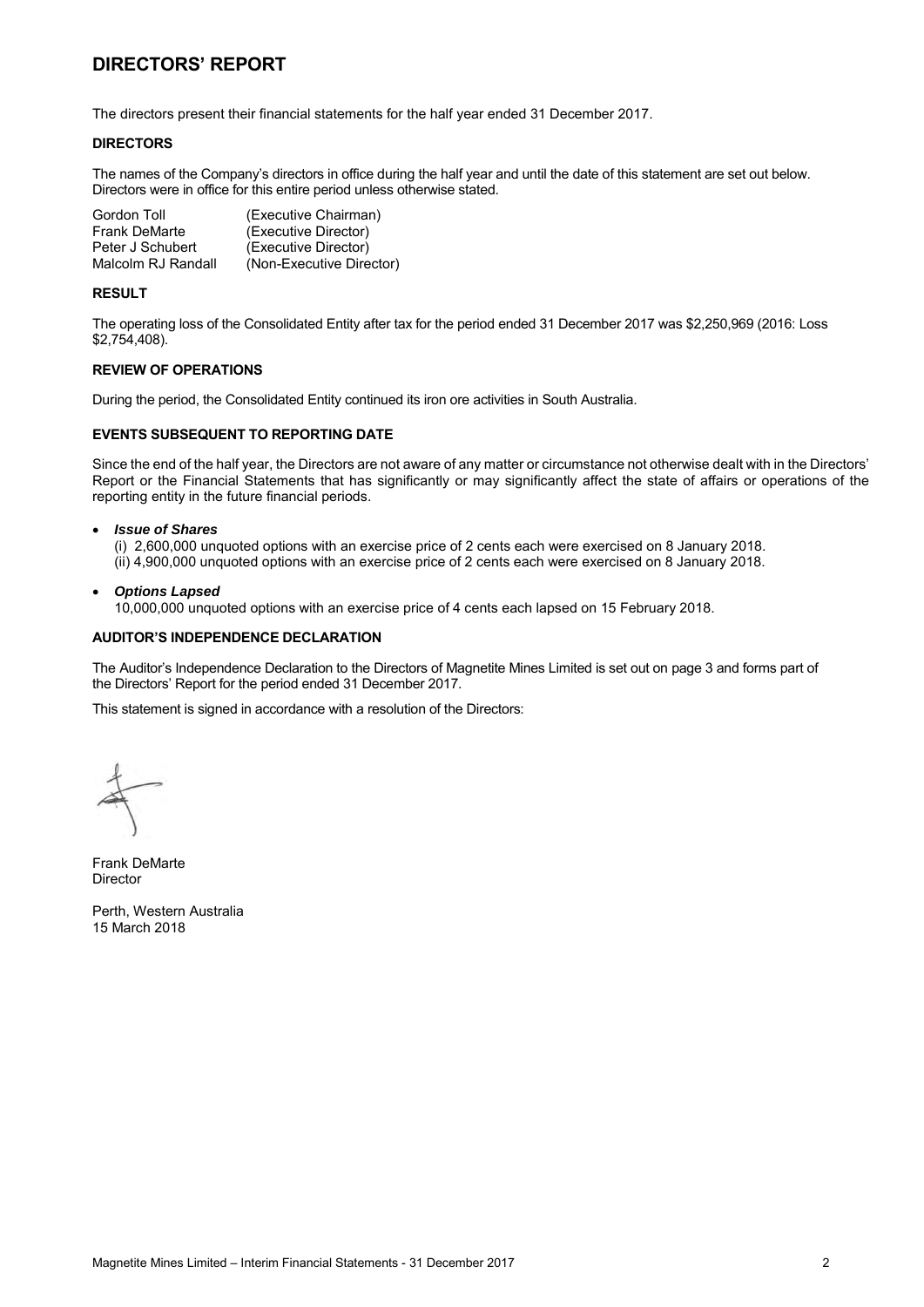

PO Box 1908 West Perth WA 6872 Australia

Level 2, 1 Walker Avenue West Perth WA 6005 Australia

> Tel: +61 8 9481 3188 Fax: +61 8 9321 1204

ABN: 84 144 581 519 www.stantons.com.au

15 March 2018

Board of Directors Magnetite Mines Limited 118B Glen Osmond Road Parkside SA 5063

Dear Directors

# **RE: MAGNETITE MINES LIMITED**

In accordance with section 307C of the Corporations Act 2001, I am pleased to provide the following declaration of independence to the directors of Magnetite Mines Limited.

As Audit Director for the review of the financial statements of Magnetite Mines Limited for the six months ended 31 December 2017 I declare that to the best of my knowledge and belief, there have been no contraventions of:

- (i) the auditor independence requirements of the Corporations Act 2001 in relation to the review; and
- (ii) any applicable code of professional conduct in relation to the review.

Yours faithfully

**STANTONS INTERNATIONAL AUDIT AND CONSULTING PTY LIMITED (Trading as Stantons International) (An Authorised Audit Company)** 

Jewin.

**Samir Tirodkar Director** 

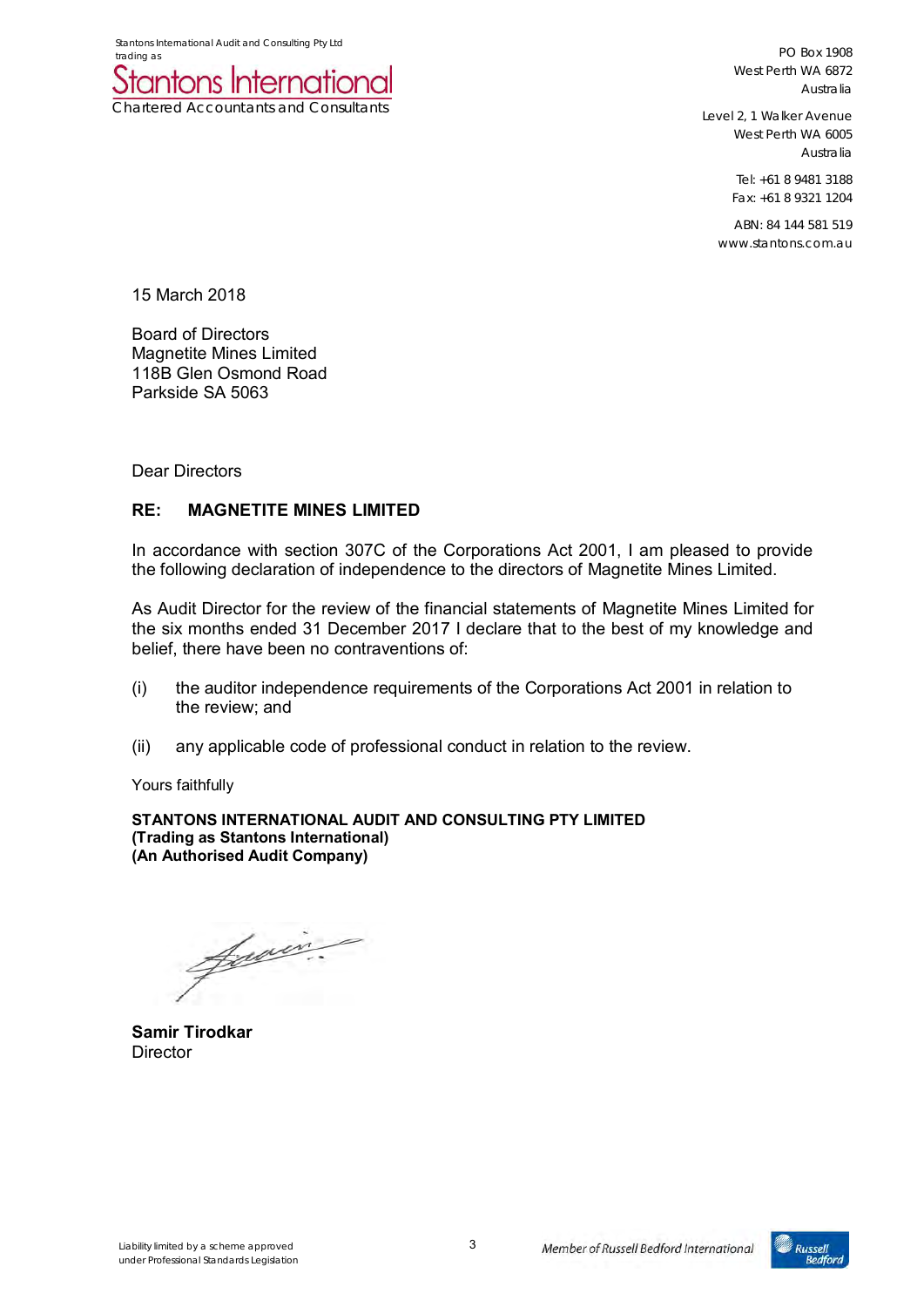# **CONDENSED CONSOLIDATED STATEMENT OF PROFIT OR LOSS AND OTHER COMPREHENSIVE INCOME FOR THE HALF YEAR ENDED 31 December 2017**

|                                                                                                                                                                                                                                                                                    | <b>Consolidated</b>     |                                                                                                |                                                                              |  |
|------------------------------------------------------------------------------------------------------------------------------------------------------------------------------------------------------------------------------------------------------------------------------------|-------------------------|------------------------------------------------------------------------------------------------|------------------------------------------------------------------------------|--|
|                                                                                                                                                                                                                                                                                    | <b>Notes</b>            | 31 December 2017<br>\$                                                                         | 31 December 2016<br>\$                                                       |  |
| <b>REVENUE FROM CONTINUING OPERATIONS</b>                                                                                                                                                                                                                                          |                         |                                                                                                |                                                                              |  |
| Finance revenue<br>Other income                                                                                                                                                                                                                                                    | 3(a)<br>3(b)            | 11,847                                                                                         | 8,977<br>159,113                                                             |  |
| <b>EXPENDITURE</b>                                                                                                                                                                                                                                                                 |                         | 11,847                                                                                         | 168,090                                                                      |  |
| Depreciation and amortisation expenses<br>Employee benefits expenses<br><b>Exploration expenses</b><br>Other expenses<br>Borrowing costs<br>Provision for non-recovery of loan to related party<br>Loss from continuing operations before income tax expense<br>Income tax expense | 3(c)<br>4<br>3(d)<br>15 | (15, 941)<br>(814, 399)<br>(48, 727)<br>(731, 319)<br>(87, 500)<br>(564, 930)<br>(2, 250, 969) | (19,045)<br>(1,953,050)<br>(8,744)<br>(854, 159)<br>(87, 500)<br>(2,754,408) |  |
| Net (Loss)/Profit from continuing operations for the<br>period                                                                                                                                                                                                                     |                         | (2,250,969)                                                                                    | (2,754,408)                                                                  |  |
| Other comprehensive income<br>Items that may be reclassified subsequently to profit or loss                                                                                                                                                                                        |                         |                                                                                                |                                                                              |  |
| Items that will not be reclassified to profit or loss                                                                                                                                                                                                                              |                         |                                                                                                |                                                                              |  |
| Total comprehensive (loss)/income for the period                                                                                                                                                                                                                                   |                         | (2, 250, 969)                                                                                  | (2,754,408)                                                                  |  |
| Net (Loss)/Profit attributable to:<br>Members of the parent entity                                                                                                                                                                                                                 |                         | (2,250,969)                                                                                    | (2,754,408)                                                                  |  |
| Total comprehensive (loss)/income attributable to:<br>Members of the parent entity                                                                                                                                                                                                 |                         | (2, 250, 969)                                                                                  | (2,754,408)                                                                  |  |
| Earnings per share from continuing operations attributable<br>to the ordinary equity holders of the parent entity:                                                                                                                                                                 |                         | Cents per share                                                                                | Cents per share                                                              |  |
| Basic (loss)/earnings for the half-year<br>Diluted (loss)/earnings for the half-year                                                                                                                                                                                               | 5<br>5                  | (0.41)<br>(0.41)                                                                               | (0.62)<br>(0.62)                                                             |  |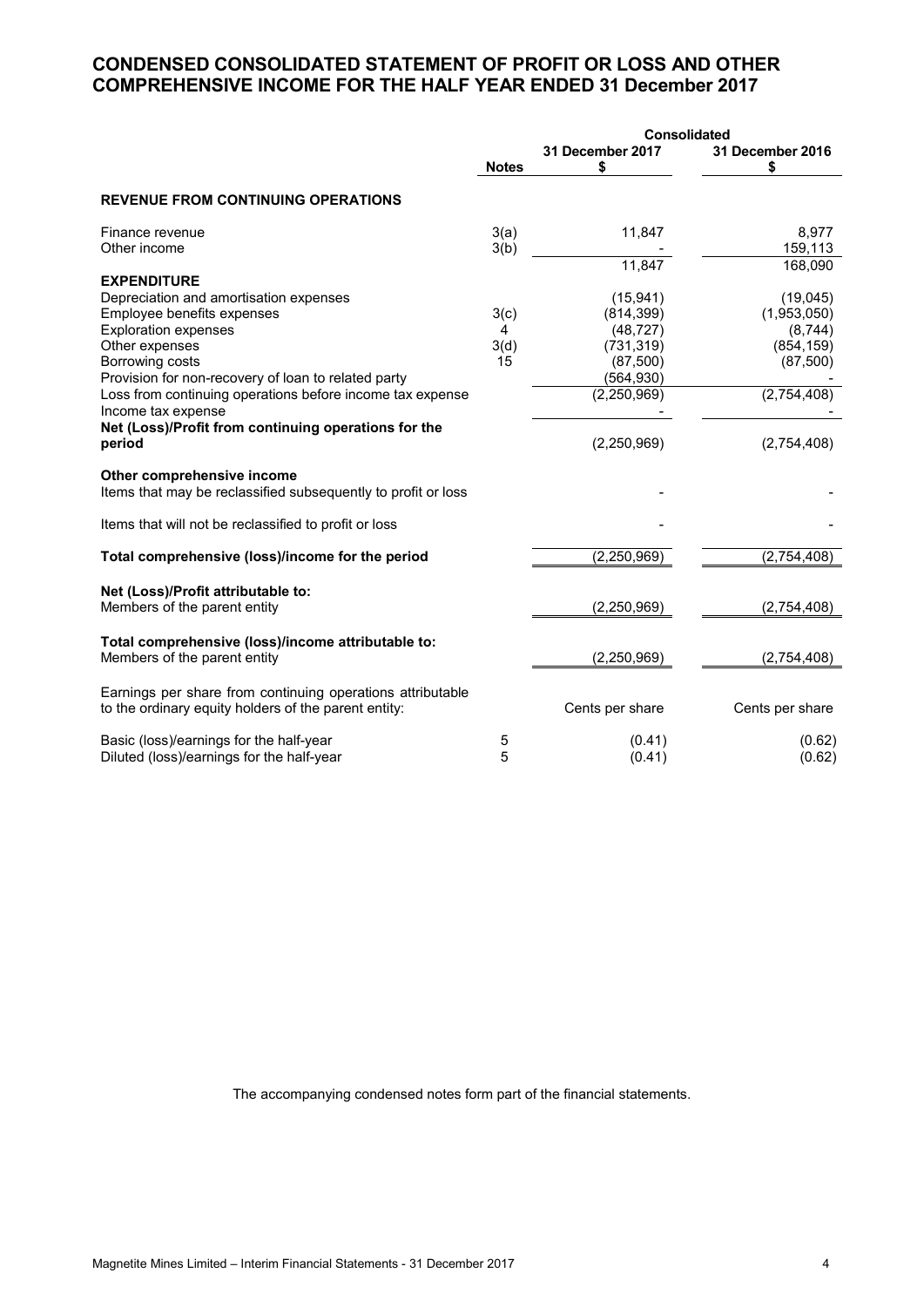# **CONDENSED CONSOLIDATED STATEMENT OF FINANCIAL POSITION AS AT 31 December 2017**

|                                                  |              | Consolidated           |                    |
|--------------------------------------------------|--------------|------------------------|--------------------|
|                                                  | <b>Notes</b> | 31 December 2017<br>\$ | 30 June 2017<br>\$ |
| <b>ASSETS</b>                                    |              |                        |                    |
| <b>Current Assets</b>                            |              |                        |                    |
| Cash and cash equivalents                        | 7            | 674,668                | 2,199,645          |
| Trade and other receivables                      |              | 99,767                 | 319,880            |
| <b>Total Current Assets</b>                      |              | 774,435                | 2,519,525          |
| <b>Non-Current Assets</b>                        |              |                        |                    |
| Trade and other receivables                      |              | 42,988                 | 42,988             |
| Property, plant and equipment                    |              | 75,267                 | 80,912             |
| Exploration and evaluation expenditure           | 4            | 8,807,601              | 8,712,362          |
| Intangibles                                      |              | 1,896                  | 5,570              |
| <b>Total Non-Current Assets</b>                  |              | 8,927,752              | 8,841,832          |
| <b>TOTAL ASSETS</b>                              |              | 9,702,187              | 11,361,357         |
| <b>LIABILITIES</b><br><b>Current Liabilities</b> |              |                        |                    |
| Trade and other payables                         |              | 706,865                | 818,782            |
| Provisions                                       |              | 85,548                 | 74,846             |
| <b>Total Current Liabilities</b>                 |              | 792,413                | 893,628            |
| <b>Non-Current Liabilities</b>                   |              |                        |                    |
| Convertible loan note liability                  | 15           | 2,500,000              | 2,500,000          |
| <b>Total Non-Current Liabilities</b>             |              | 2,500,000              | 2,500,000          |
| <b>TOTAL LIABILITIES</b>                         |              | 3,292,413              | 3,393,628          |
| <b>NET ASSETS</b>                                |              | 6,409,774              | 7,967,729          |
| <b>EQUITY</b>                                    |              |                        |                    |
| Contributed equity                               | 9(a)         | 49,779,411             | 49,631,512         |
| Reserves                                         |              | 10,515,470             | 9,970,355          |
| <b>Accumulated losses</b>                        |              | (53,885,107)           | (51, 634, 138)     |
| <b>TOTAL EQUITY</b>                              |              | 6,409,774              | 7,967,729          |
|                                                  |              |                        |                    |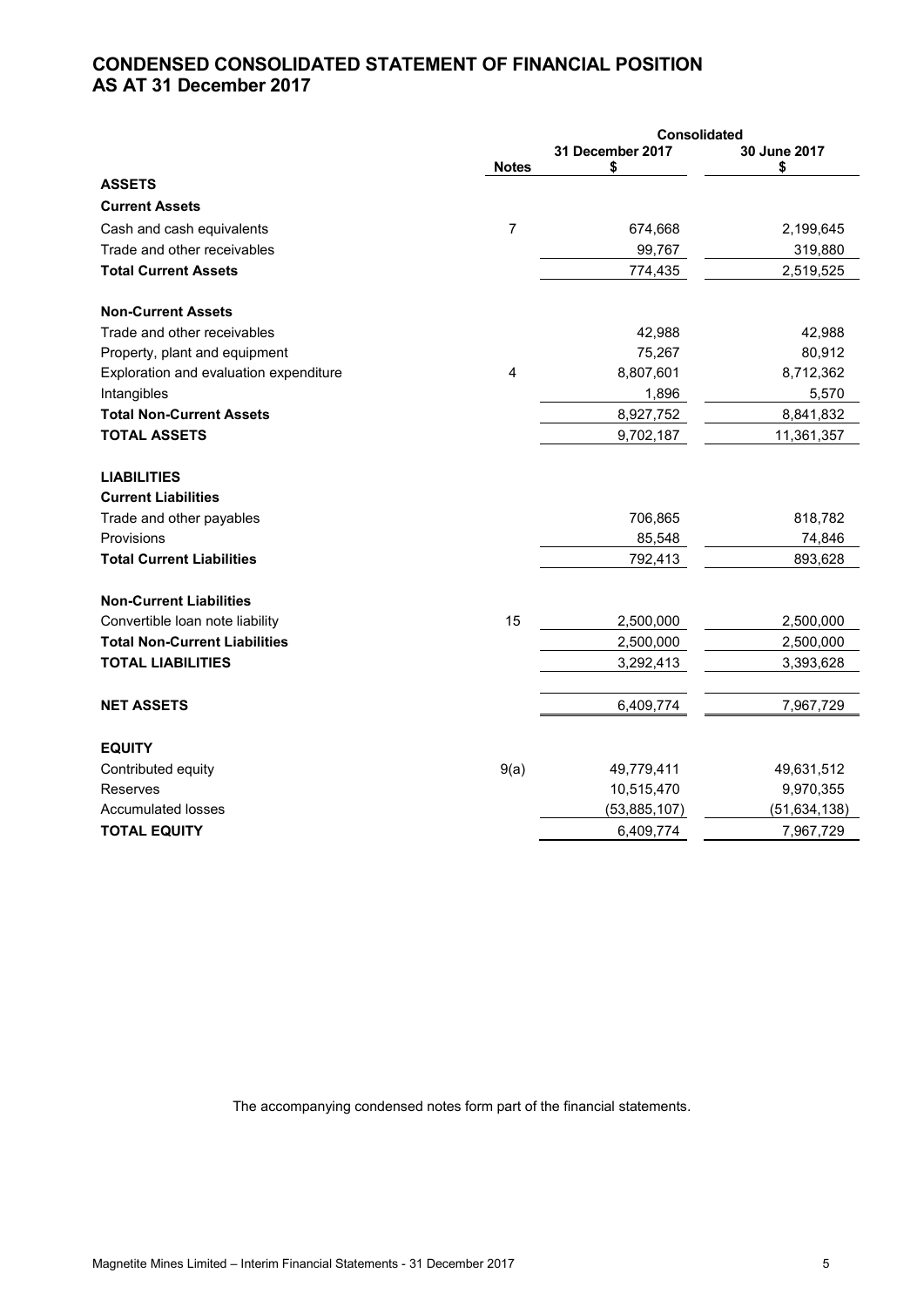# **CONDENSED CONSOLIDATED STATEMENT OF CASH FLOWS FOR THE HALF YEAR ENDED 31 December 2017**

|                                                               | <b>Consolidated</b> |                       |                       |
|---------------------------------------------------------------|---------------------|-----------------------|-----------------------|
|                                                               | <b>Notes</b>        | 31 December 2017<br>S | 31 December 2016<br>S |
| <b>CASH FLOWS FROM OPERATING ACTIVITIES</b>                   |                     |                       |                       |
| Payments to suppliers and employees<br>Other revenue received |                     | (1,028,907)           | (516, 494)            |
| Interest received                                             |                     | 8.024                 | 10.705                |
| Payment for exploration and evaluation                        |                     | (48, 727)             | (295, 315)            |
| Income tax benefit - R&D refund                               |                     |                       | 151,532               |
| Net cash flows used in operating activities                   |                     | (1,069,610)           | (649, 572)            |
| <b>CASH FLOWS FROM INVESTING ACTIVITIES</b>                   |                     |                       |                       |
| Payment for tenements, exploration and evaluation             |                     |                       |                       |
| expenditure                                                   |                     | (409, 967)            | (585, 132)            |
| Payments for intangibles                                      |                     |                       | (2,800)               |
| Payments for plant and equipment                              |                     | (6,621)               | (10, 841)             |
| Redemption of security deposits                               |                     |                       | 20,000                |
| Proceeds from disposal of investment                          |                     |                       | 99,592                |
| Loan to related party                                         |                     | (426, 123)            |                       |
| Repayment of loan from Directors                              |                     | 237,344               |                       |
| Net cash flows used in investing activities                   |                     | (605, 367)            | (479, 181)            |
| <b>CASH FLOWS FROM FINANCING ACTIVITIES</b>                   |                     |                       |                       |
| Proceeds from shares to be issued                             |                     | 150,000               |                       |
| Proceeds from issue of shares net capital raising costs       |                     |                       | 699,318               |
| Net cash flows from financing activities                      |                     | 150,000               | 699,318               |
| Net decrease in cash and cash equivalents                     |                     | (1,524,977)           | (429, 435)            |
| Cash and cash equivalents at the beginning of period          |                     | 2,199,645             | 1,164,415             |
| Cash and cash equivalents at the end of period                | 7                   | 674,668               | 734,980               |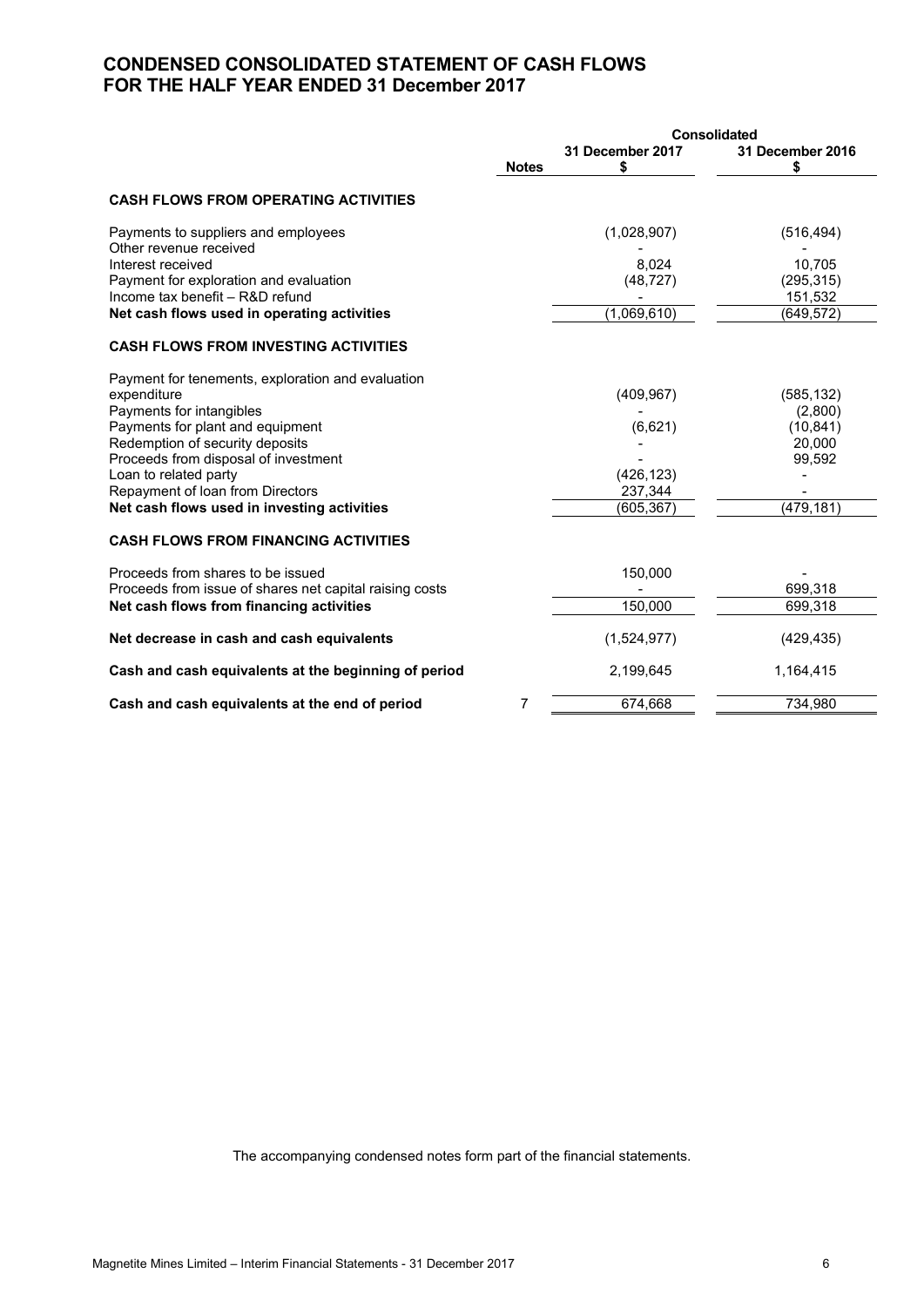# **CONDENSED CONSOLIDATED STATEMENT OF CHANGES IN EQUITY FOR THE HALF YEAR ENDED 31 December 2017**

|                                                                                                                                                        | <b>Equity</b> | <b>Accumulated</b><br><b>losses</b> | Option<br><b>Reserve</b> | <b>Share Based</b><br><b>Payments</b> | <b>Fair Value</b><br><b>Reserve</b> | Total              |
|--------------------------------------------------------------------------------------------------------------------------------------------------------|---------------|-------------------------------------|--------------------------|---------------------------------------|-------------------------------------|--------------------|
| Consolidated                                                                                                                                           |               |                                     |                          | <b>Reserve</b>                        |                                     |                    |
| Balance at 1 July 2017                                                                                                                                 | 49,631,512    | (51, 634, 138)                      | 1,007,941                | 8.962.414                             |                                     | 7,967,729          |
| Total comprehensive income for the period<br>Loss for the period                                                                                       |               | (2,250,969)                         |                          |                                       |                                     | (2,250,969)        |
| Total comprehensive income/(loss) for the period                                                                                                       |               | (2.250.969)                         |                          |                                       |                                     | (2,250,969)        |
| Transactions with owners recorded directly in equity:<br>Contributions of equity, net of transaction costs<br>Recognised value of share based payments | 147.899       |                                     |                          | 545,115                               |                                     | 147,899<br>545,115 |
| <b>Balance at 31 December 2017</b>                                                                                                                     | 49.779.411    | (53.885.107)                        | .007.941                 | 9.507.529                             |                                     | 6.409.774          |

|                                                                                               | <b>Equity</b> | <b>Accumulated</b><br><b>losses</b> | Option<br><b>Reserve</b> | <b>Share Based</b><br><b>Payments</b> | <b>Fair Value</b><br><b>Reserve</b> | <b>Total</b>         |
|-----------------------------------------------------------------------------------------------|---------------|-------------------------------------|--------------------------|---------------------------------------|-------------------------------------|----------------------|
| <b>Consolidated</b>                                                                           |               |                                     |                          | Reserve                               |                                     |                      |
| Balance at 1 July 2016                                                                        | 46.249.323    | (47, 198, 092)                      | 1,007,941                | 6,891,935                             |                                     | 6,951,107            |
| Total comprehensive income for the period<br>Loss for the period                              |               | (2,754,408)                         |                          |                                       |                                     | (2,754,408)          |
| Total comprehensive income/(loss) for the period                                              |               | (2,754,408)                         |                          | $\overline{\phantom{0}}$              |                                     | (2,754,408)          |
| Transactions with owners recorded directly in equity:                                         |               |                                     |                          |                                       |                                     |                      |
| Contributions of equity, net of transaction costs<br>Recognised value of share based payments | 849.318       |                                     |                          | 1.984.605                             |                                     | 849,318<br>1.984.605 |
| <b>Balance at 31 December 2016</b>                                                            | 47.098.641    | (49,952,500)                        | 1,007,941                | 8,876,540                             |                                     | 7,030,622            |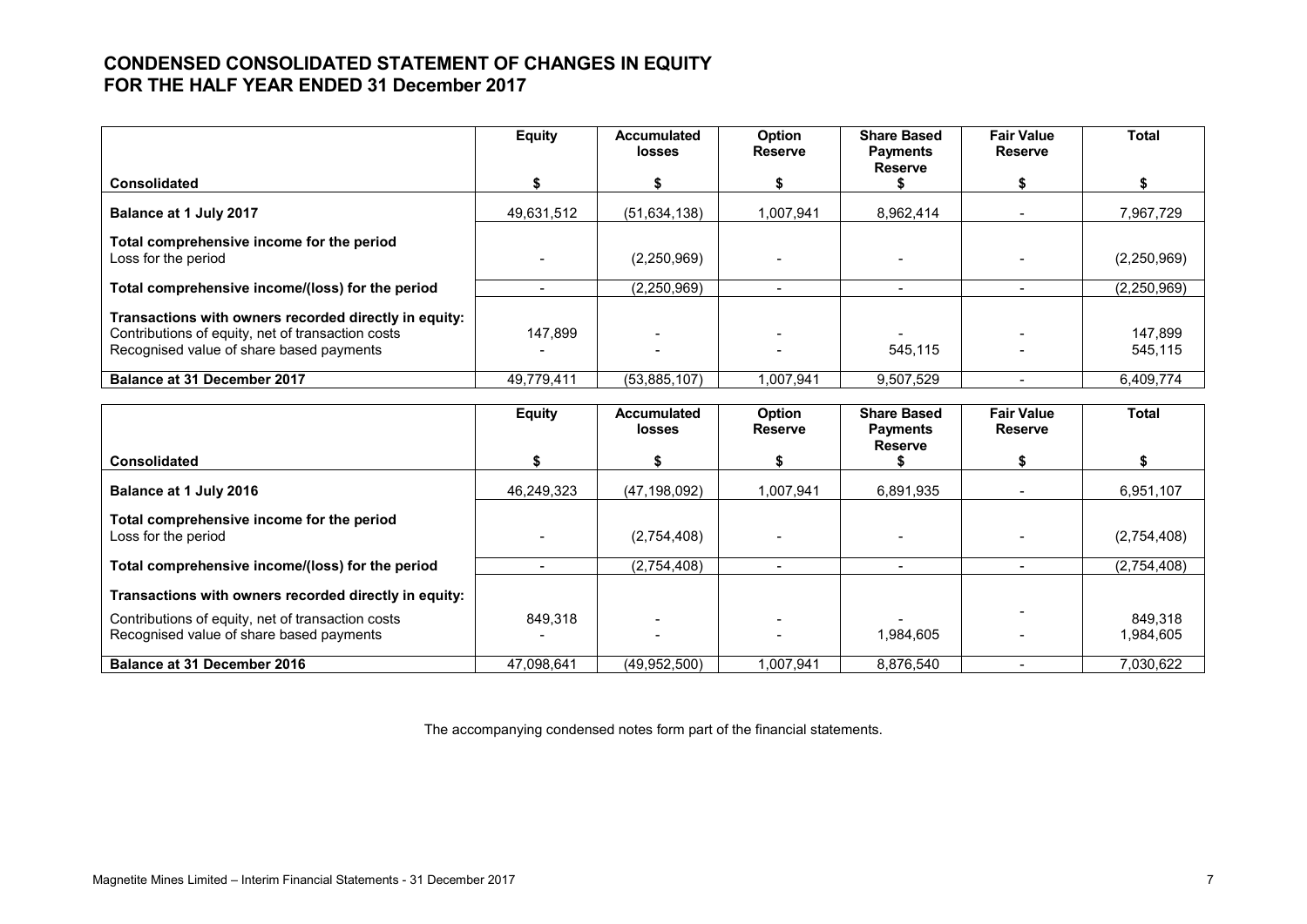### **1. CORPORATE INFORMATION**

This financial report includes the consolidated financial statements and notes of Magnetite Mines Limited and its controlled entities ("consolidated entity or group").

### **2. SUMMARY OF SIGNIFICANT ACCOUNTING POLICIES**

#### **Basis of Preparation**

These general purpose interim financial statements for the half-year reporting period ended 31 December 2017 have been prepared in accordance with requirements of the *Corporations Act 2001* and Australian Accounting Standard AASB 134: *Interim Financial Reporting*. The Group is a for-profit entity for financial reporting purposes under Australian Accounting Standards.

This interim financial report is intended to provide users with an update on the latest annual financial statements of Magnetite Mines Limited and its controlled entities (referred to as the "Consolidated Group" or "Group"). As such, it does not contain information that represents relatively insignificant changes occurring during the half-year within the Group. It is therefore recommended that this financial report be read in conjunction with the annual financial statements of the Group for the year ended 30 June 2017, together with any public announcements made during the following half-year.

These interim financial statements were authorized for issue on 15 March 2018.

#### **a) Accounting Policies**

The same accounting policies and methods of computation have been followed in this interim financial report as were applied in the most recent annual financial statements.

The Group has considered the implications of new and amended Accounting Standards but determined that their application to the financial statements is either not relevant or not material.

#### **b) Amendments to AASBs and new Interpretations that are mandatorily effective for the current reporting period**

The Group has adopted all of the new and revised Standards and Interpretations issued by the Australian Accounting Standards Board (the AASB) that are relevant to their operations and effective for the current half-year.

The adoption of these amendments has had no impact on the disclosures or the amounts recognised in the Group's condensed consolidated financial statements.

#### **c) Mineral exploration and evaluation**

The application of the Group's accounting policy for exploration and evaluation expenditure requires judgment in determining whether it is likely that future economic benefits are likely either from future exploitation or sale or where activities have not reached a stage which permits a reasonable assessment of the existence of reserves. The determination of a Joint Ore Reserves Committee (JORC) resource is itself an estimation process that requires varying degrees of uncertainty depending on subclassification and these estimates directly impact the point of deferral of exploration and evaluation expenditure. The deferral policy requires management to make certain estimates and assumptions about future events or circumstances, in particular whether an economically viable extraction operation can be established. Estimates and assumptions made may change if new information becomes available. If, after expenditure is capitalised, information becomes available suggesting that the recovery of expenditure is unlikely, the amount capitalised is written off in the statement of profit and loss in the period when the new information becomes available.

Exploration, evaluation and development costs are accumulated in respect of each separate area of interest. Exploration and evaluation costs are carried forward where right of tenure of the area of interest is current and they are expected to be recouped through sale or successful development and exploitation of the area of interest or, where exploration and valuation activities in the area of interest have not yet reached a stage that permits reasonable assessment of the existence of economically recoverable reserves. When an area of interest is abandoned or the directors decide that it is not commercial, any accumulated costs in respect of that area are written off in the financial period the decision was made. Each area of interest is also reviewed at the end of each accounting period and accumulated costs written off to the extent that they may not be recoverable in the future. Amortisation is not charged on costs carried forward in respect of areas of interest in the development phase until production commences.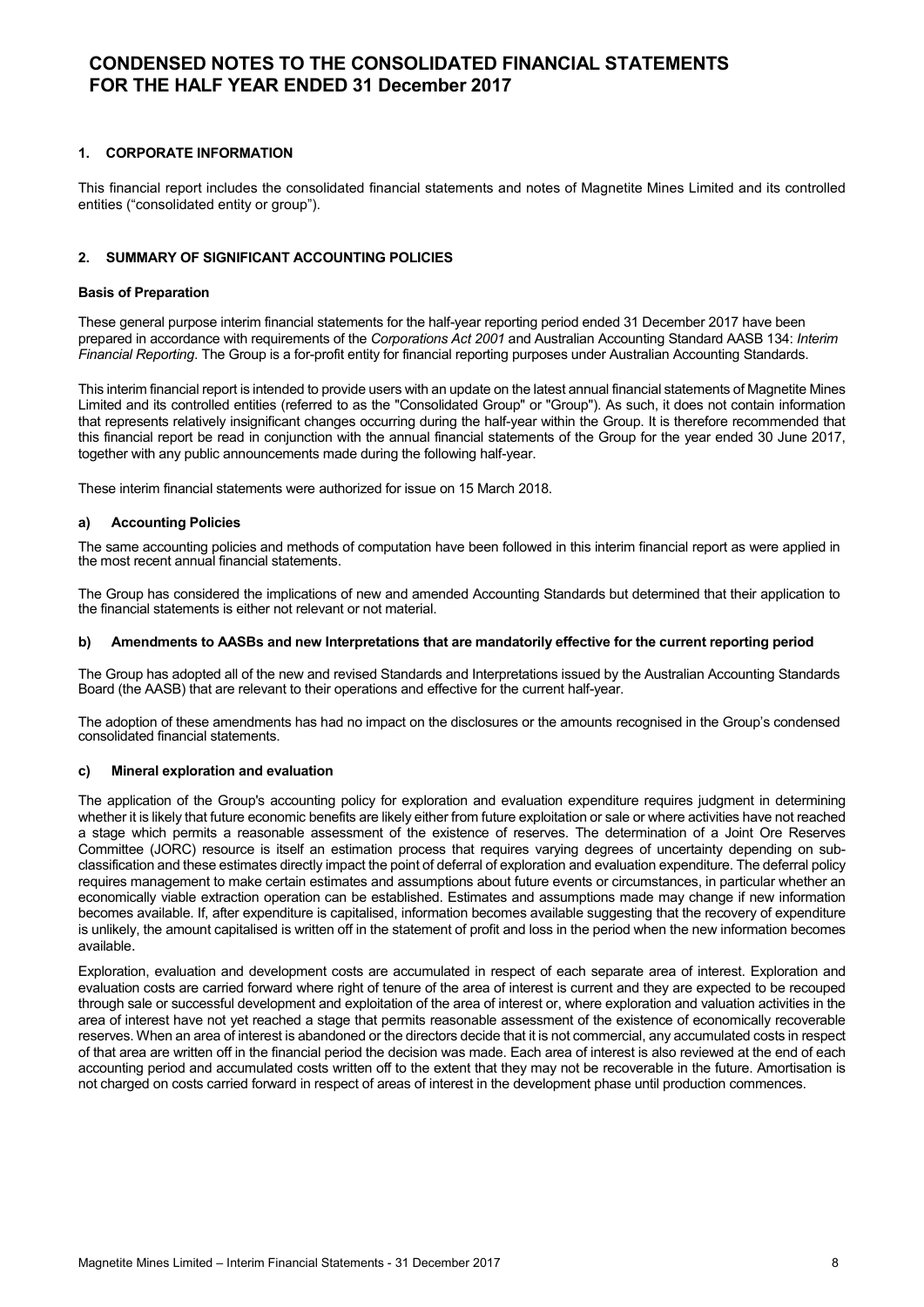### **d) Going concern**

The accounts have been prepared on the going concern basis, which contemplates continuity of normal business activities and the realisation of assets and liabilities in the normal course of business

The group recorded a loss of \$2,250,969 for the half year ended 31 December 2017. Total exploration expenditure written off in the period is \$48,727 and no provision for impairment loss was made. The group had cash assets of \$674,668 at 31 December 2017. The directors consider these funds, combined with additional funds from further capital raising to be sufficient for the planned expenditure on the mineral projects for the ensuing 12 months as well as for corporate and administrative overhead costs. The directors also believe that they have the capacity to raise additional capital should that become necessary. For these reasons, the directors believe the going concern basis of preparation is appropriate.

**Consolidated**

### **3. REVENUE AND EXPENSES**

Revenues and expenses from continuing operations:

|    |                                       | Consolidated          |                       |  |
|----|---------------------------------------|-----------------------|-----------------------|--|
|    |                                       | 31 December 2017<br>S | 31 December 2016<br>S |  |
| a) | <b>Finance revenue</b>                |                       |                       |  |
|    | Bank interest received and receivable | 11,847                | 8,977                 |  |
| b) | <b>Other Income</b>                   |                       |                       |  |
|    | Sundry income                         |                       | 1,166                 |  |
|    | R&D claim refund                      |                       | 151,532               |  |
|    | Gain on sale of investments           |                       | 6,415                 |  |
|    |                                       |                       | 159,113               |  |
| C) | <b>Employee benefits expense</b>      |                       |                       |  |
|    | Share based payments                  | 545,115               | 1,777,617             |  |
|    | Salaries and wages                    | 269,284               | 175,433               |  |
|    |                                       | 814,399               | 1,953,050             |  |
| d) | <b>Other expenses</b>                 |                       |                       |  |
|    | Contractors and consultants services  | 435,016               | 580,189               |  |
|    | General and administrative expenses   | 296,303               | 273,970               |  |
|    |                                       | 731,319               | 854,159               |  |
|    |                                       |                       |                       |  |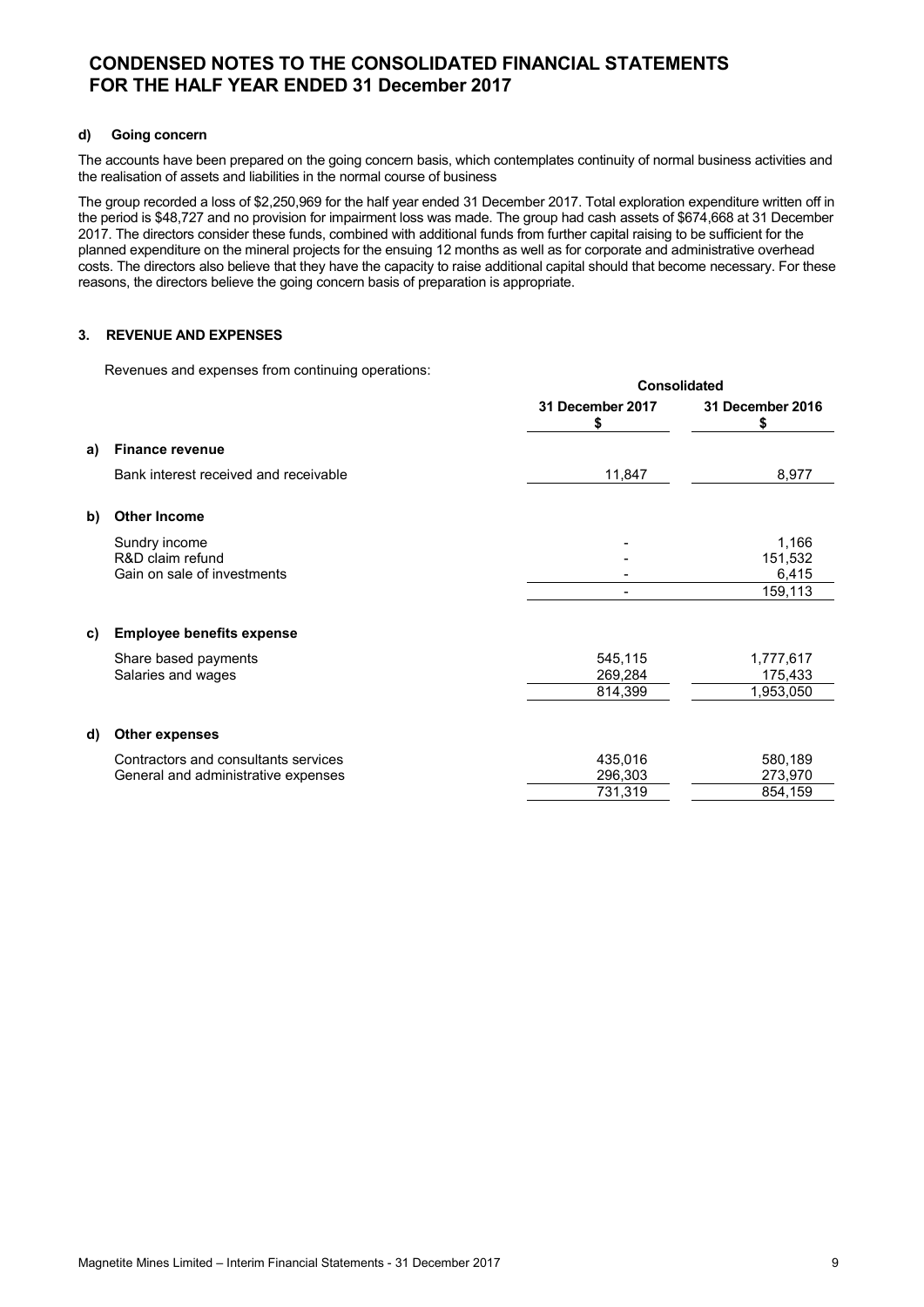### **4. EXPLORATION EXPENDITURE**

|                                                             | 6 months ended<br>31 December 2017 | 12 months ended<br>30 June 2017 |
|-------------------------------------------------------------|------------------------------------|---------------------------------|
| Balance at the beginning of the period                      | 8,712,362                          | 8,315,729                       |
| Exploration expenditure                                     | 143.966                            | 423,285                         |
| Provision for impairment of capitalised exploration expense |                                    |                                 |
| Exploration written off                                     | (48.727)                           | (26, 652)                       |
|                                                             | 8,807,601                          | 8,712,362                       |

### **5. EARNINGS PER SHARE**

|                                                                                                                                   | 31 December 2017<br><b>Cents</b> | 31 December 2016<br>Cents |
|-----------------------------------------------------------------------------------------------------------------------------------|----------------------------------|---------------------------|
| Basic loss per share (cents per share)                                                                                            | (0.41)                           | (0.62)                    |
| Diluted loss per share (cents per share)                                                                                          | (0.41)                           | (0.62)                    |
| Weighted average number of ordinary shares used in the calculation<br>of basic earnings per share                                 | 546.294.264                      | 444,071,018               |
| Weighted average number of ordinary shares and potential ordinary<br>shares used in the calculation of diluted earnings per share | 546.294.264                      | 444.071.018               |

### **6. SEGMENT INFORMATION**

The consolidated entity has applied AASB 8 Operating Segments. AASB 8 requires the entity to identify operating segments and disclose segment information on the basis of internal reports that are provided to, and reviewed by, the chief operating decision maker of the consolidated entity to allocate resources and assess performance. In the case of the consolidated entity, the chief operating decision maker is the Board of Directors. Operating segments now represent the basis on which the Group reports its segment information to the Board.

Magnetite Mines Limited operates within the exploration industry in Australia and viewed as a single segment by management. Therefore, no separate segment report is considered necessary.

### **7. CASH AND CASH EQUIVALENTS**

For the purposes of the half year Condensed Consolidated Statement of Cash Flows, cash and cash equivalents comprise the following:

|                          |                  | <b>Consolidated</b> |  |  |
|--------------------------|------------------|---------------------|--|--|
|                          | 31 December 2017 | 30 June 2017        |  |  |
| Cash at bank and in hand | 524.668          | 2,198,032           |  |  |
| Short-term deposits      | 150.000          | 1.613               |  |  |
|                          | 674.668          | 2,199,645           |  |  |

Cash at bank earns interest at floating rates based on daily bank deposit rates. Deposits at call earn interest on a 30 to 180 day term basis at bank deposit rates.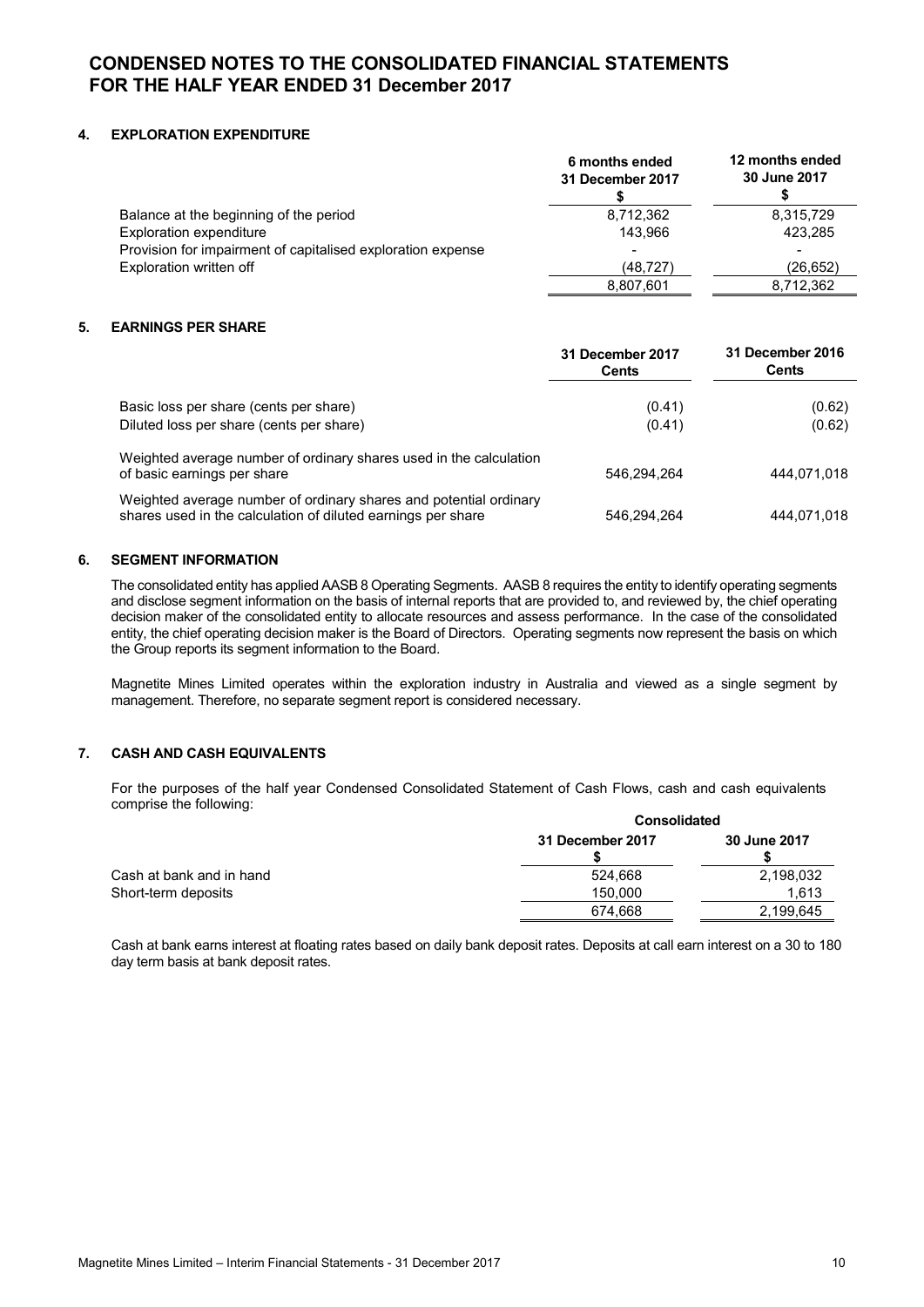# **8. CONTROLLED ENTITIES**

| Name                         | Country of<br>Incorporation | Percentage interest held |      |
|------------------------------|-----------------------------|--------------------------|------|
|                              |                             | 2017                     | 2016 |
|                              |                             | %                        | $\%$ |
| Razorback Iron Pty Ltd       | <b>AUS</b>                  | 100                      | 100  |
| Razorback Operations Pty Ltd | <b>AUS</b>                  | 100                      | 100  |
| Red Dragon Mining Pty Ltd    | <b>AUS</b>                  | 100                      | 100  |
| Ironback Pty Ltd             | <b>AUS</b>                  | 100                      | 100  |

# **9. CONTRIBUTED EQUITY**

# **a) Issued and paid up capital**

|                                      | 31 December 2017 | 30 June 2017  |
|--------------------------------------|------------------|---------------|
| Ordinary shares                      |                  |               |
| Issued and fully paid                | 51,783,890       | 51,783,890    |
| Shares yet to be issued <sup>1</sup> | 150.000          |               |
| Less: issue costs                    | (2, 154, 479)    | (2, 152, 378) |
|                                      | 49,779,411       | 49,631,512    |

Note 1: The shares were allotted on 8 January 2018.

# **b) Movement in ordinary shares on issue to 31 December 2017**

|                                      | <b>Number of shares</b> |            |  |
|--------------------------------------|-------------------------|------------|--|
| At 1 July 2017                       | 546,294,264             | 49,631,512 |  |
| Capital raising cost                 |                         | (2, 101)   |  |
| Shares yet to be issued <sup>1</sup> | -                       | 150,000    |  |
| At 31 December 2017                  | 546,294,264             | 49,779,411 |  |

Note 1: The shares were allotted on 8 January 2018.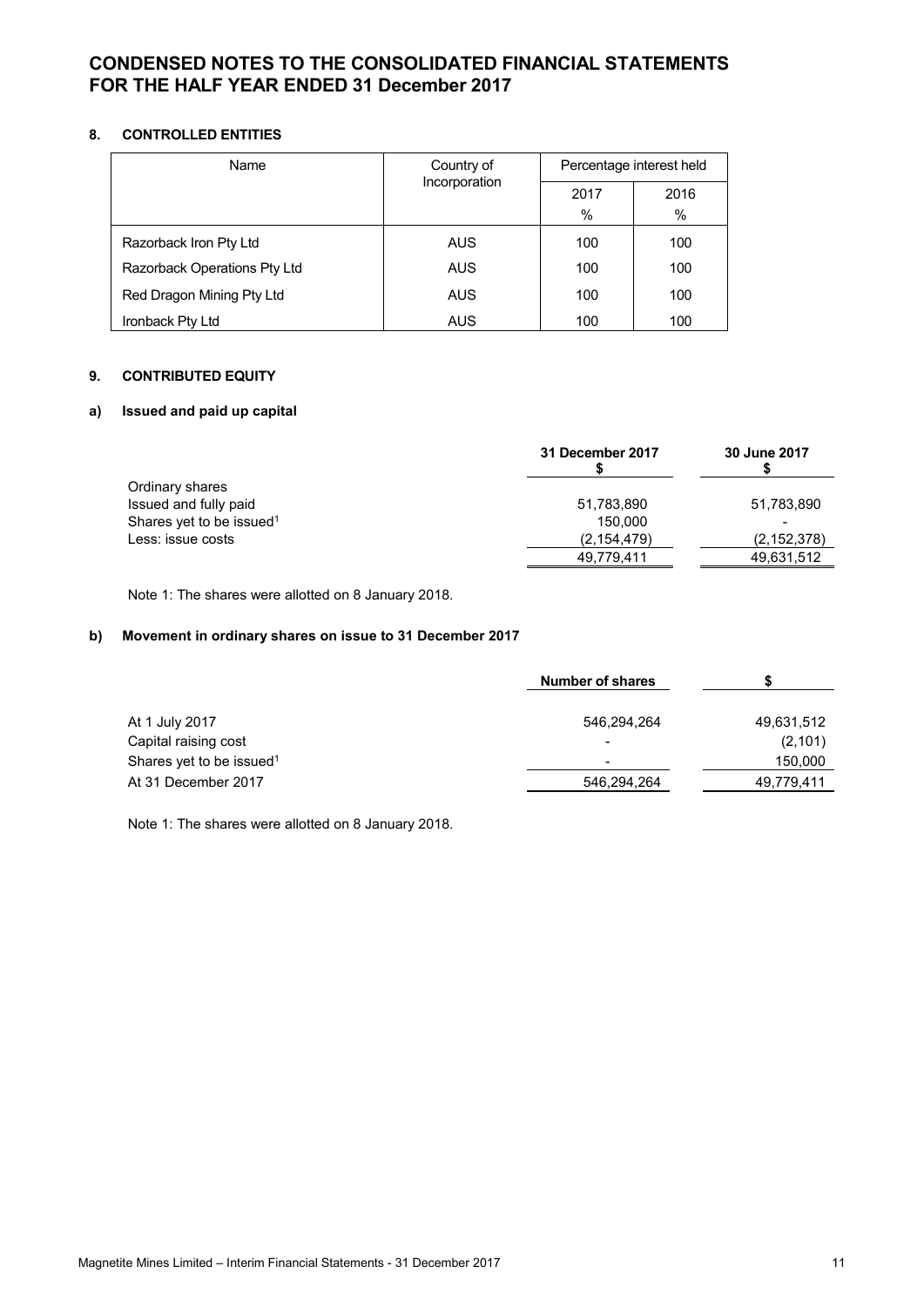### **10. SHARE OPTIONS**

|                  | <b>Expiry Date</b> | <b>Exercise Price</b> | Balance at<br>1 July 2017 | Issued during<br>the period | Exercised<br>during the<br>period | Lapsed during<br>the period | Expired during<br>the period | Balance at<br>31 December<br>2017 |
|------------------|--------------------|-----------------------|---------------------------|-----------------------------|-----------------------------------|-----------------------------|------------------------------|-----------------------------------|
| Unquoted options | 1 July 2017        | 7 cents               | 1,450,000                 |                             |                                   |                             | (1,450,000)                  |                                   |
| Unquoted options | 27 November 2017   | 16 cents              | 6,500,000                 |                             |                                   |                             | (6,500,000)                  | $\overline{\phantom{a}}$          |
| Unquoted options | 28 December 2017   | 5 cents               | 16,428,572                | $\qquad \qquad -$           | $\overline{\phantom{a}}$          |                             | (16, 428, 572)               | $\overline{a}$                    |
| Unquoted options | 7 October 2018     | 2 cents               | 5,300,000                 |                             |                                   |                             |                              | 5,300,000                         |
| Unquoted options | 31 October 2018    | 10 cents              | 6,500,000                 |                             |                                   |                             |                              | 6,500,000                         |
| Unquoted options | 12 January 2019    | 2 cents               | 1,000,000                 |                             |                                   |                             |                              | 1,000,000                         |
| Unquoted options | 5 August 2019      | 4.5 cents             | 8,000,000                 |                             |                                   |                             |                              | 8,000,000                         |
| Unquoted options | 26 November 2020   | 2 cents               | 12,600,000                |                             |                                   |                             |                              | 12,600,000                        |
| Unquoted options | 26 April 2021      | 2 cents               | 3,000,000                 |                             |                                   |                             |                              | 3,000,000                         |
| Unquoted options | 24 August 2021     | 4.5 cents             | 1,000,000                 |                             |                                   |                             |                              | 1,000,000                         |
| Unquoted options | 7 September 2021   | 2.5 cents             | 3,000,000                 |                             |                                   |                             |                              | 3,000,000                         |
| Unquoted options | 30 November 2021   | 2 cents               | 20,000,000                | $\overline{\phantom{a}}$    |                                   |                             |                              | 20,000,000                        |
| Unquoted options | 30 November 2021   | 4.4 cents             | 10,000,000                |                             |                                   |                             |                              | 10,000,000                        |
| Unquoted options | 30 November 2021   | 3.7 cents             | 10,000,000                |                             |                                   |                             |                              | 10,000,000                        |
| Unquoted options | 5 December 2021    | 10 cents              | 5,000,000                 |                             |                                   |                             |                              | 5,000,000                         |
| Unquoted options | 8 January 2021     | 4 cents               | 10,000,000                |                             |                                   |                             |                              | 10,000,000                        |
| Unquoted options | 5 June 2022        | 4 cents               | 3,000,000                 |                             |                                   |                             |                              | 3,000,000                         |
| Unquoted options | 5 July 2022        | 4 cents               |                           | 17,500,000                  |                                   |                             |                              | 17,500,000                        |
| Unquoted options | 30 November 2022   | 5 cents               |                           | 10,000,000                  |                                   |                             |                              | 10,000,000                        |
| Total            |                    |                       | 122,778,572               | 27,500,000                  |                                   |                             | (24, 378, 572)               | 125,900,000                       |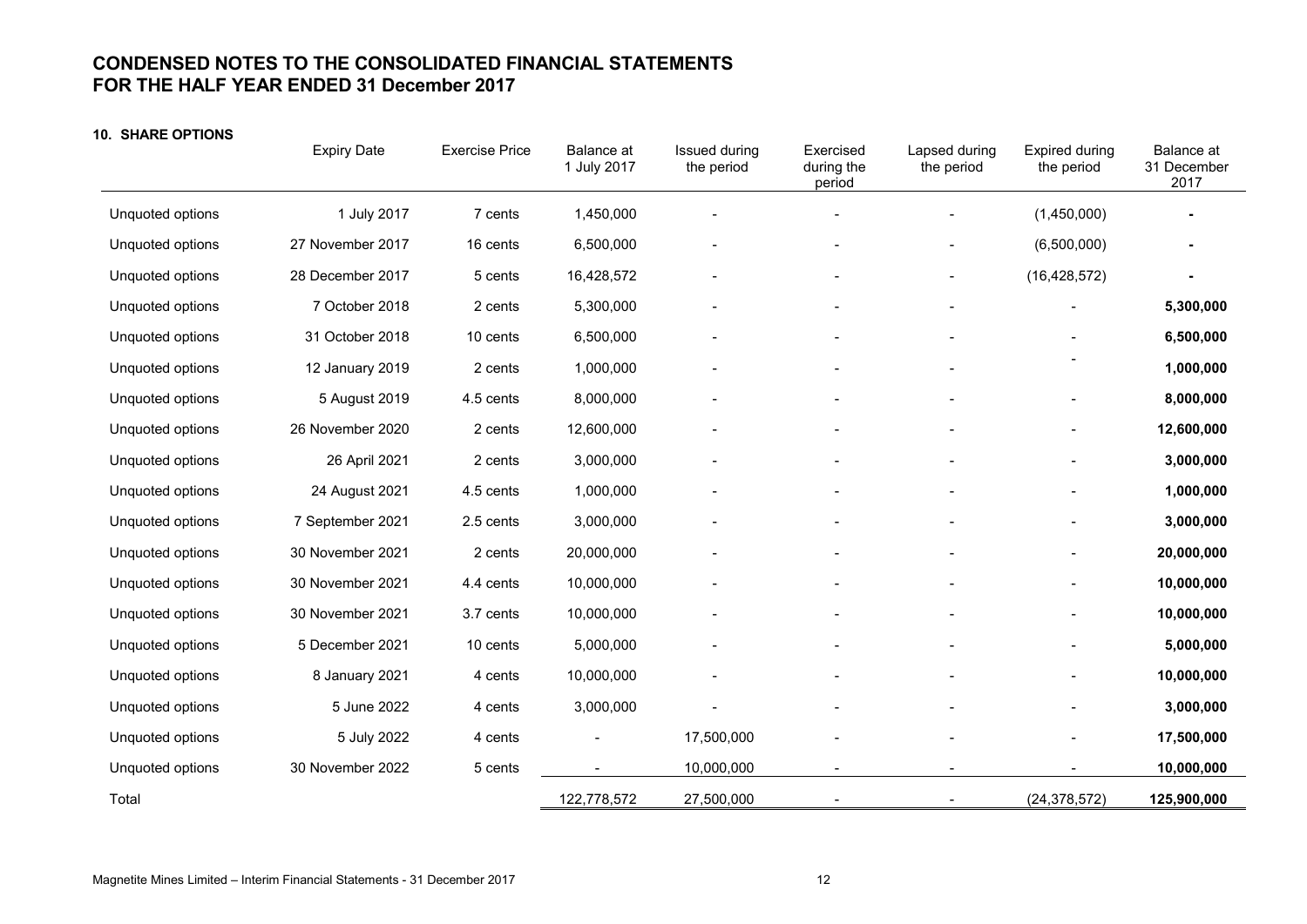### **11. SHARE BASED PAYMENTS**

### **a) Recognised share based payment expenses**

The expense recognised for services received during the period is shown in the table below:

|                                                                                | <b>Consolidated</b> |                  |  |
|--------------------------------------------------------------------------------|---------------------|------------------|--|
|                                                                                | 31 December 2017    | 31 December 2016 |  |
| Expense arising from options issued to Directors, employees and<br>consultants | 545.115             | 1.984.605        |  |

### **b) Issue of Directors, Employee and Consultants Options**

The Company has an Employee Share Option Plan in place which was approved by shareholders on 28 November 2014. During the 6 months ended 31 December 2017, 10,000,000 (2016: 50,000,000) unquoted options exercisable at 5 cents each expiring on or before 30 November 2022 were issued to a Director. During this period 17,500,000 unquoted options exercisable at 4 cents each on or before 5 July 2022 were issued to employees.

The following table lists the inputs to the model used for the period ended 31 December 2017

| Number of options                   | 17,500,000 | 10,000,000 |
|-------------------------------------|------------|------------|
| Share Price at grant date           | 3.6 cents  | 4.1 cents  |
| Option exercise price               | 4 cents    | 5 cents    |
| Expiry date                         | 5/07/22    | 30/11/22   |
| Expected life of the option (years) | 5 years    | 5 years    |
| Vesting period (months)             |            |            |
| Dividend yield (%)                  | ۰          |            |
| Expected volatility (%)             | 105%       | 101.1%     |
| Risk-free interest rate (%)         | 2.16%      | 2.37%      |
| Fair value of options               | 1.9 cents  | 2.1 cents  |
| Vesting date                        | Grant date | Grant date |

#### **c) Directors and Employee Options**

The following table illustrates the number and weighted average exercise price of and the movements in share options issued during the period:

|                                                                | <b>Consolidated</b>         |                      |  |
|----------------------------------------------------------------|-----------------------------|----------------------|--|
|                                                                | Number of<br><b>Options</b> | <b>WAEP</b><br>cents |  |
| Outstanding at beginning of the period                         | 91.350.000                  | 5                    |  |
| Issued during the period<br>Expired / lapsed during the period | 27,500,000<br>(7,950,000)   | 4.4<br>1.4           |  |
| Outstanding at end of the period                               | 110,900,000                 | 3.8                  |  |
| Exercisable at the end of the period                           | 110.900.000                 | 3.8                  |  |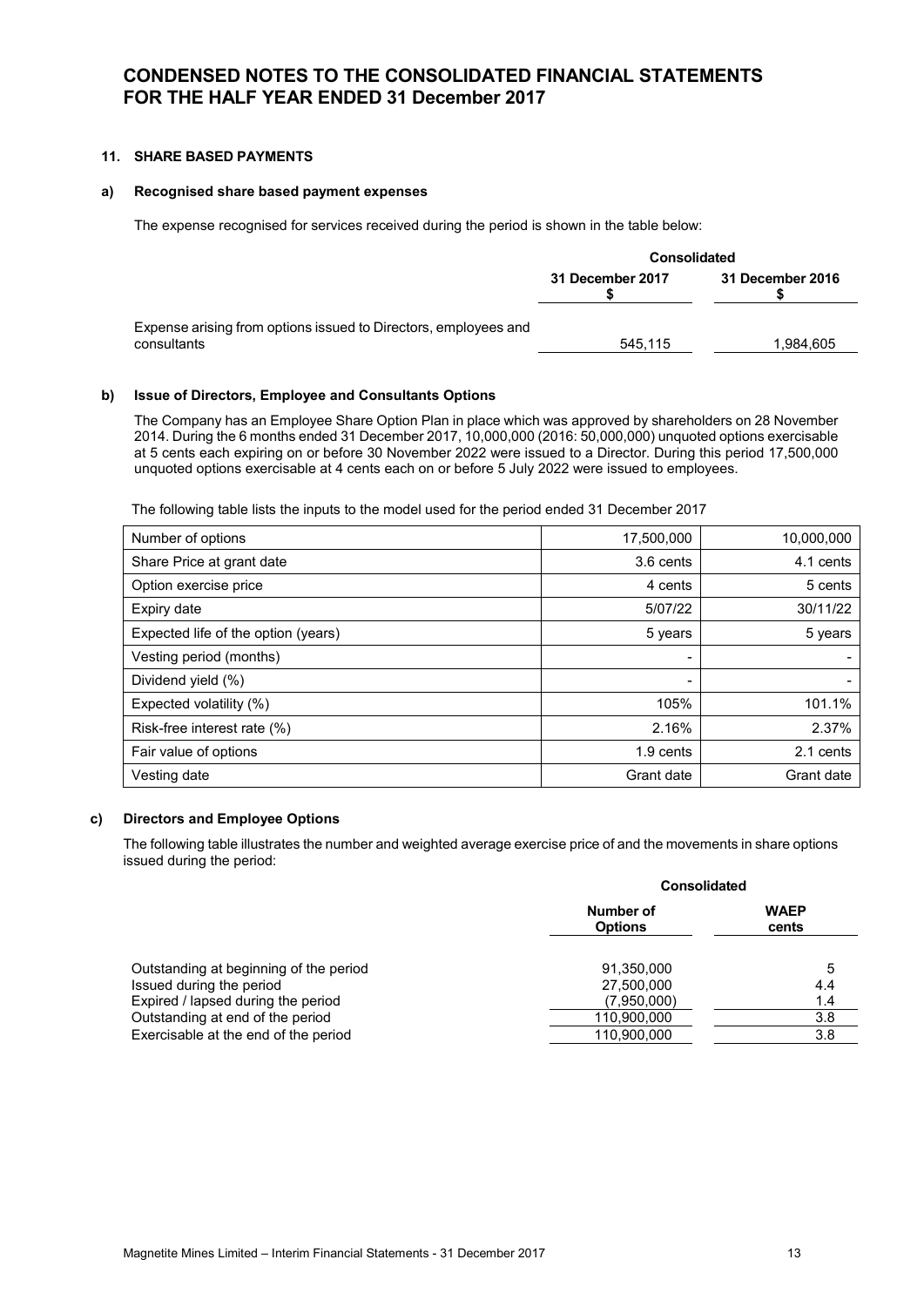### **12. INTEREST IN JOINT VENTURES**

The Group has not entered into any joint venture agreements with third parties in Australia.

#### **13. COMMITMENTS**

In the opinion of the Directors, there are no commitments or contingent liabilities at 31 December 2017 and none were incurred in the interval between the period end and the date of this financial report other than as disclosed in Notes 13 and 14.

#### **a) Mineral tenement expenditure commitments – Australia**

The Company has annual expenditure obligations of approximately \$1,114,999 with respect to the core assets being the Razorback Project and the collective Mawson Iron Project. Non core tenements (EL24550 – George and EL27354 – Amangal) are currently in the final stages of relinquishment.

If the Company decides to relinquish certain leases and/or does not meet these obligations, assets recognised in the balance sheet may require review to determine the appropriateness of carrying values. The sale, transfer or farm-out of exploration rights to third parties will reduce or extinguish these obligations.

### **b) Operating Lease Commitments**

The Company has a lease expiring on 11 March 2018 for an accommodation unit in Adelaide, South Australia that has not been recognised as liability or payable in the financial statements.

|                                                                | 31 December 2017         | 30 June 2017             |
|----------------------------------------------------------------|--------------------------|--------------------------|
| Within one vear<br>After one year but not more than five years | 7.900                    | 59.909                   |
|                                                                | $\overline{\phantom{a}}$ | $\overline{\phantom{0}}$ |
|                                                                | 7.900                    | 59.909                   |

#### **c) Bonds**

As at 31 December 2017, the Company has outstanding \$32,588 (30 June 2017: \$32,588) as bonds provided by the Company's bank for mineral tenements in Australia.

#### **d) Bank guarantee**

As at 31 December 2017, the Company has outstanding \$10,400 (30 June 2017: \$10,400) as a guarantee provided by the Company's bank for corporate office lease.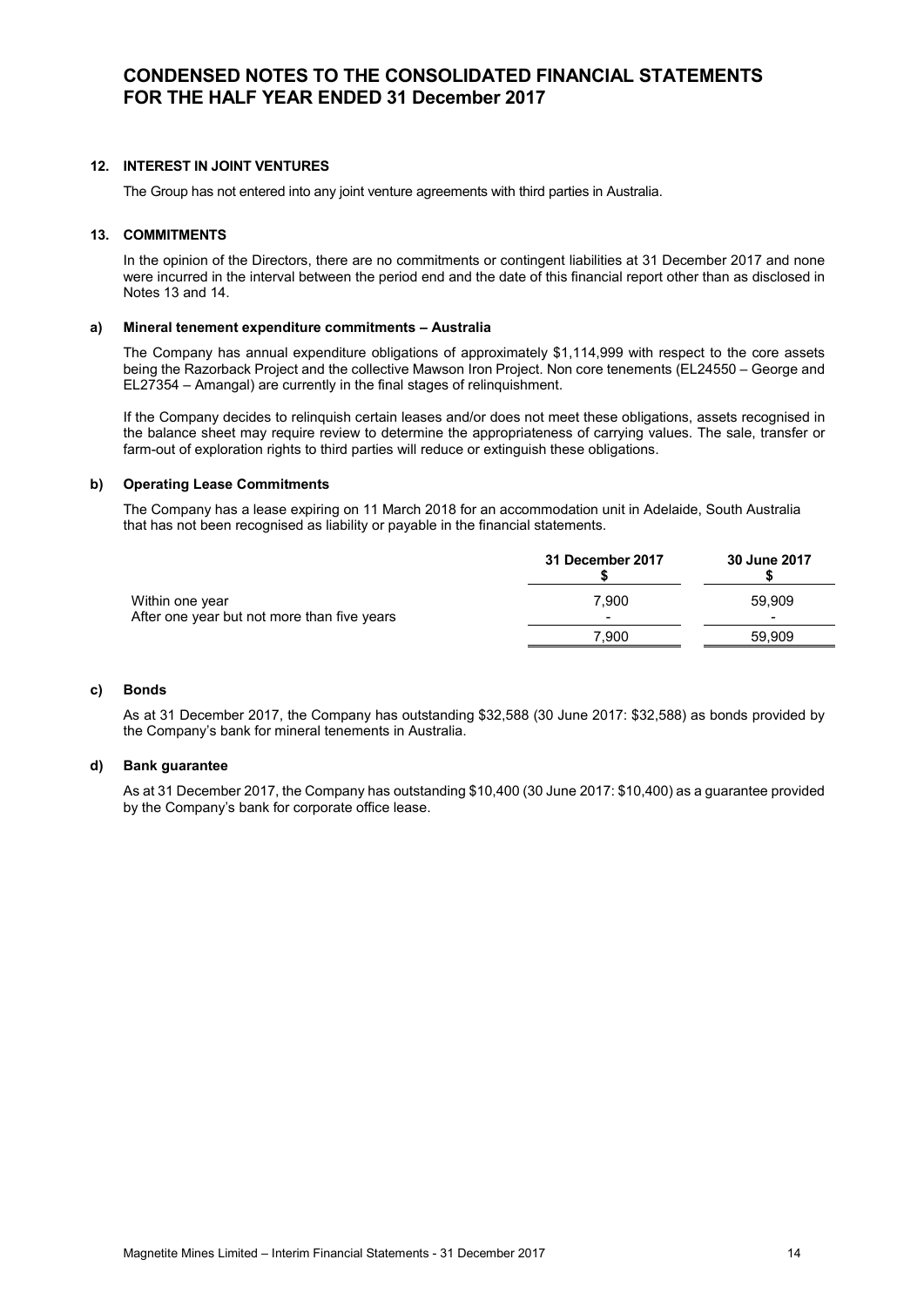### **14. CONTINGENCIES**

### **Contingent liabilities**

As at 31 December 2017, the Company has the following contingent liabilities:

### **Agreement with Mintech Resources Pty Ltd**

Pursuant to a Variation Deed dated 11 August 2015, the Company finalised the acquisition of a 100% interest in EL 5432 (formally EL 4267) covering the Razorback Ridge area on the following terms:

- 1) The issue of Redeemable Convertible Notes on 31 August 2015 with a face value of \$2.5 million (Notes issued on 31 August 2015 - refer to note 15)
- 2) Resource payments to Mintech calculated at \$0.01 per DTR tonne of measured resources (resource payment = tonne of measured resource x \$0.01 x [(Average DTR% of Resource tonnes)/100]). DTR means potentially recoverable tonnes of magnetite as determined by the Davis Tube Recovery technique;
- 3) A Production Payment of \$3,000,000 to Mintech within 20 Business Days of the Company receiving payment of at least 95% of the purchase price for the first commercial shipment of Product from the tenement; and
- 4) A 1% Royalty on the Value of the Product produced from the tenement measured at the "mine gate".

### **Agreement with Goldus Pty Ltd**

Pursuant to a Variation Deed dated 11 August 2015, the Company has finalised the acquisition of a 100% interest in EL 5180 and EL 5240 which surround the Razorback Ridge area on the following terms:

- 1) A payment of \$350,000 (paid to Goldus on 11 August 2015);
- 2) A second payment of \$420,000 (paid to Goldus on 31 August 2015);
- 3) Resource payments to Goldus calculated at \$0.01 per DTR tonne of measured resources;
- 4) A Production Payment of \$3,000,000 to Goldus within 20 Business Days of the Company receiving payment of at least 95% of the purchase price for the first commercial shipment of Product from the tenements; and
- 5) A 1% Royalty on the Value of the Product produced from the tenement measured at the "mine gate".

The Company has also agreed to provide geological and other technical and commercial services for the evaluation of other EL's held by Goldus and Mintech.

### **ATO Garnishee Notice**

On 22 August 2017, the Company received correspondence from the Australian Taxation Office (ATO) in relation to a notice pursuant to section 260-5 of the Taxation Administration Act 1953 (Cth) (Notice) that was issued to the Company on 24 June 2016 by the Australian Taxation Office (ATO). The Notice requires the Company to pay to the ATO any money which the Company owes, or may owe in the future, to an identified third party (up to a specified amount). The maximum liability under the Notice (as at the date when the financial report was authorised for issue) is \$325,000 relating to amounts which the ATO asserts were payable to it on 31 August 2016 and 31 August 2017

but have not been paid to the ATO. The Company issued shares to the identified third party on 15 December 2016 to satisfy the 31 August 2016 payment. The Company has sought independent legal advice and is communicating with the ATO in relation to the Notice.

### **R&D Tax Incentive Claim for 2014/2015**

On 7 September 2017, the Department of industry, Innovation and Science advised the Company that following a review of the Company's R&D Tax Incentive registration for 2014/2015 financial year, the registration is considered to have a high risk of non-compliance with the eligibility requirements of the programme. The R&D refund for 2014/2015 was an amount of \$151,531.80. Following the Company's request for an explanation for the decision by the DIIS, the Company will then consider whether to request a variation to withdraw the non-compliance activities or consider whether the claimed activities have been misunderstood and provide additional information for a formal assessment of eligibility of the claimed R&D activities. The formal assessment may result in a finding that some or all of the activities are ineligible under the programme and could extend to all years covered by the project. MGT is negotiating the issues with AusIndustry with the aim of resolving the matter in the near future.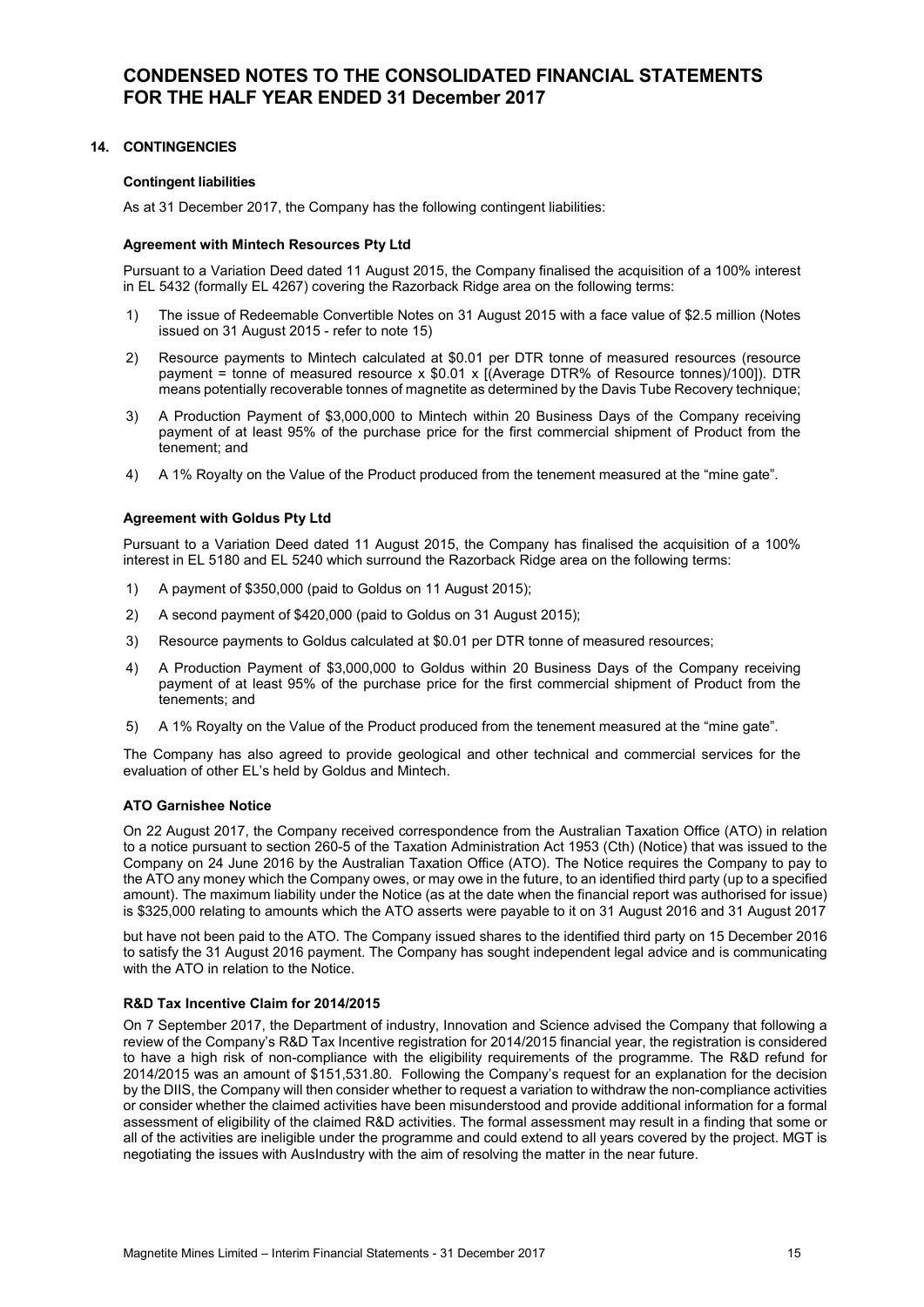### **15. CONVERTIBLE LOAN NOTE LIABILITY**

|                   | <b>Consolidated</b>              |           |  |
|-------------------|----------------------------------|-----------|--|
|                   | 31 December 2017<br>30 June 2017 |           |  |
| Convertible Notes | 2,500,000                        | 2,500,000 |  |

Pursuant to a Variation Deed dated 11 August 2015 with Mintech Resources Pty Ltd, the Company issued Redeemable Convertible Notes on 31 August 2015 with a face value of \$2,500,000 on the following terms:

- a) the Redeemable Convertible Notes have a 48 month term from the issue date;
- b) interest of 7% per annum, payable 12 months in arrears on the anniversary from the issue date;
- c) at least 5 days before maturity or redemption of the Redeemable Convertible Notes the Company can elect the:
	- (i) Redeemable Convertible Notes be redeemed by cash equivalent to the face value of the Redeemable Convertible Notes;
	- Redeemable Convertible Notes convert into fully paid ordinary shares in the Company equivalent to the face value of the Redeemable Convertible Notes at a price equivalent to the Company's VWAP over 90 consecutive days;
	- (iii) Redeemable Convertible Notes convert into a combination of cash and fully paid ordinary shares as defined in (i) and (ii); or
	- (iv) Company may extend the maturity date by a single further period of 12 months on a cash payment of \$250,000 extension fee to Mintech.

Pursuant to a Deed of Amendments to Conditions of Issue relating to convertible loan notes dated 12 December 2016, the Company issued 3,846,154 shares to Mintech Pty Ltd on 13 December 2016 in lieu of cash payment of \$150,000 for accrued interest concerning a period from mid October 2015 to 31 August 2016.

# **16. SUBSEQUENT EVENTS**

Since the end of the half year, the Directors are not aware of any matter or circumstance not otherwise dealt with in the Directors' Report or the Financial Statements that has significantly or may significantly affect the state of affairs or operations of the reporting entity in the future financial periods.

#### • *Issue of Shares*

(i) 2,600,000 unquoted options with an exercise price of 2 cents each were exercised on 8 January 2018. (ii) 4,900,000 unquoted options with an exercise price of 2 cents each were exercised on 8 January 2018.

### • *Options Lapsed*

10,000,000 unquoted options with an exercise price of 4 cents each lapsed on 15 February 2018.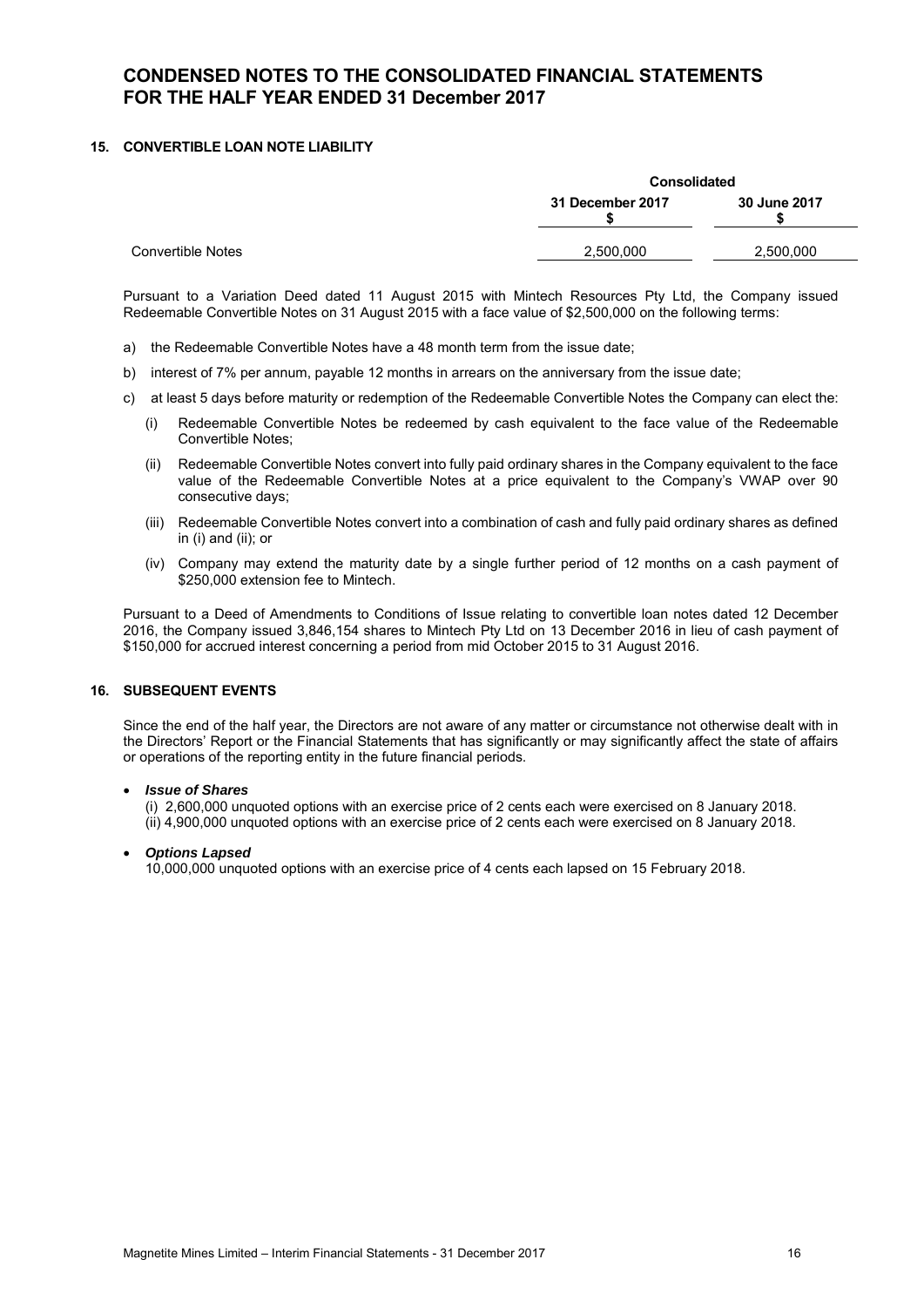# **DIRECTORS' DECLARATION**

In the opinion of the Directors of Magnetite Mines Limited ("The Company"):

- (1) the financial statements and notes, as set out in pages 4 to 16 are in accordance with the Corporations Act 2001, including:
	- a) complying with Accounting Standards AASB 134: "Interim Financial Reporting" and the Corporations Regulations 2001; and
	- b) giving a true and fair view of the financial position of the Consolidated entity as at 31 December 2017 and of its performance for the half-year ended on that date of the Consolidated entity; and
- (2) there are reasonable grounds to believe that the Company will be able to pay its debts as and when they become due and payable.

This declaration is made in accordance with a resolution of the Board of Directors.

Frank DeMarte Director

Perth, Western Australia 15 March 2018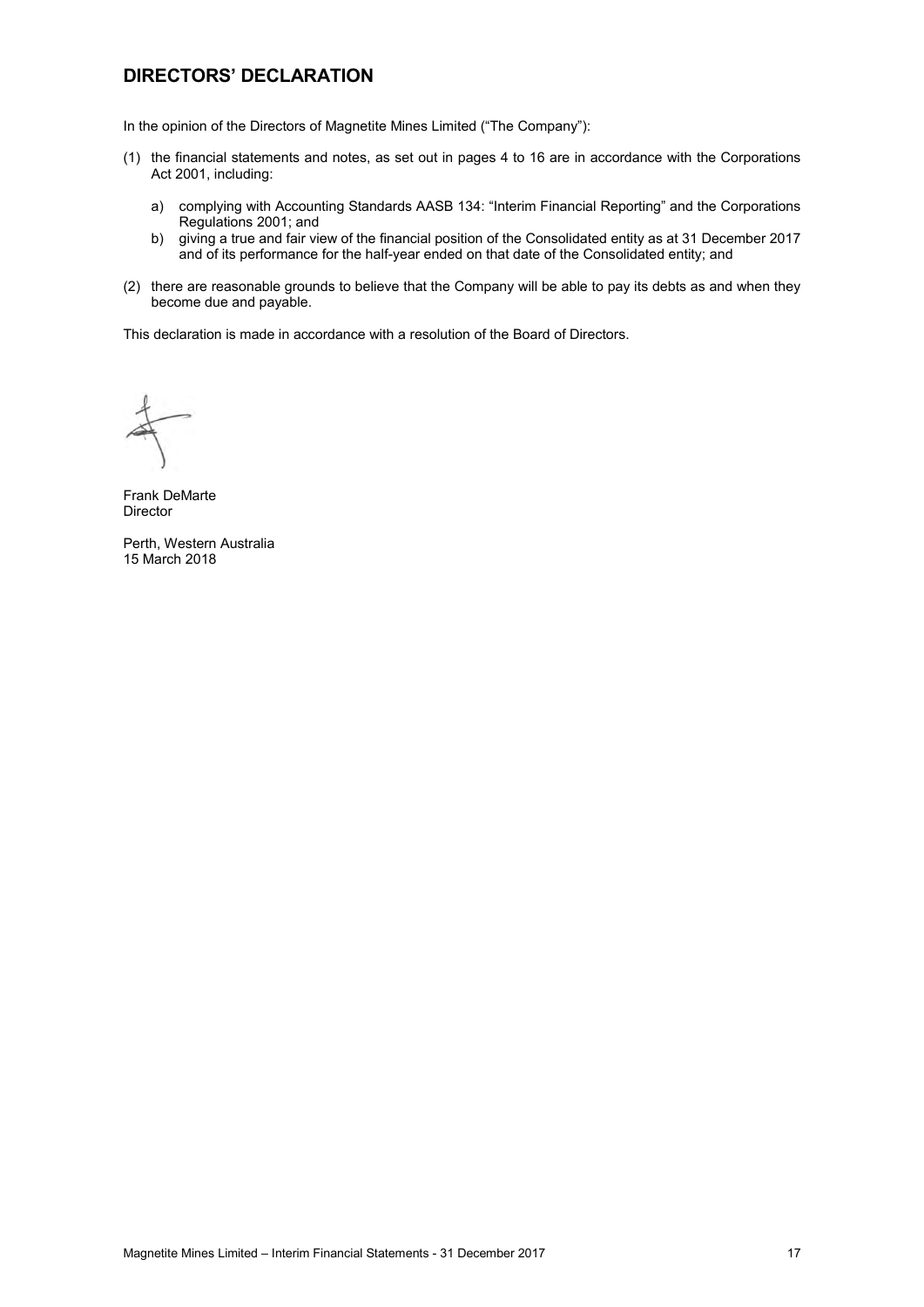Stantons International Audit and Consulting Pty Ltd trading as



PO Box 1908 West Perth WA 6872 Australia

Level 2, 1 Walker Avenue West Perth WA 6005 Australia

> Tel: +61 8 9481 3188 Fax: +61 8 9321 1204

ABN: 84 144 581 519 www.stantons.com.au

### **INDEPENDENT AUDITOR'S REVIEW REPORT TO THE MEMBERS OF MAGNETITE MINES LIMITED**

# **Report on the Half-Year Financial Report**

We have reviewed the accompanying half-year financial report of Magnetite Mines Limited, which comprises the condensed consolidated statement of financial position as at 31 December 2017, the condensed consolidated statement of profit or loss and other comprehensive income, the condensed consolidated statement of changes in equity, and the condensed consolidated statement of cash flows for the half-year ended on that date, condensed notes comprising a summary of significant accounting policies and other explanatory information, and the directors' declaration for Magnetite Mines Limited (the consolidated entity). The consolidated entity comprises both Magnetite Mines Limited (the Company) and the entities it controlled during the half year.

# *Directors' Responsibility for the Half-Year Financial Report*

The directors of Magnetite Mines Limited are responsible for the preparation of the half-year financial report that gives a true and fair view in accordance with Australian Accounting Standards (including the Australian Accounting Interpretations) and the *Corporations Act 2001* and for such internal control as the directors determine is necessary to enable the preparation of the half-year financial report that is free from material misstatement, whether due to fraud or error.

### *Auditor's Responsibility*

Our responsibility is to express a conclusion on the half-year financial report based on our review. We conducted our review in accordance with Auditing Standard on Review Engagements ASRE 2410 *Review of a Financial Report Performed by the Independent Auditor of the Entity*, in order to state whether, on the basis of the procedures described, we have become aware of any matter that makes us believe that the half year financial report is not in accordance with the *Corporations Act 2001* including: giving a true and fair view of the consolidated entity's financial position as at 31 December 2017 and its performance for the half-year ended on that date; and complying with Accounting Standard AASB 134 *Interim Financial Reporting* and the *Corporations Regulations 2001*. As the auditor of Magnetite Mines Limited, ASRE 2410 requires that we comply with the ethical requirements relevant to the audit of the annual financial report.

A review of a half-year financial report consists of making enquiries, primarily of persons responsible for financial and accounting matters, and applying analytical and other review procedures. A review is substantially less in scope than an audit conducted in accordance with Australian Auditing Standards and consequently does not enable us to obtain assurance that we would become aware of all significant matters that might be identified in an audit. Accordingly, we do not express an audit opinion.

Whilst we considered the effectiveness of management's internal controls over financial reporting when determining the nature and extent of our procedures, our review was not designed to provide assurance on internal controls.

Our review did not involve an analysis of the prudence of business decisions made by the directors or management.